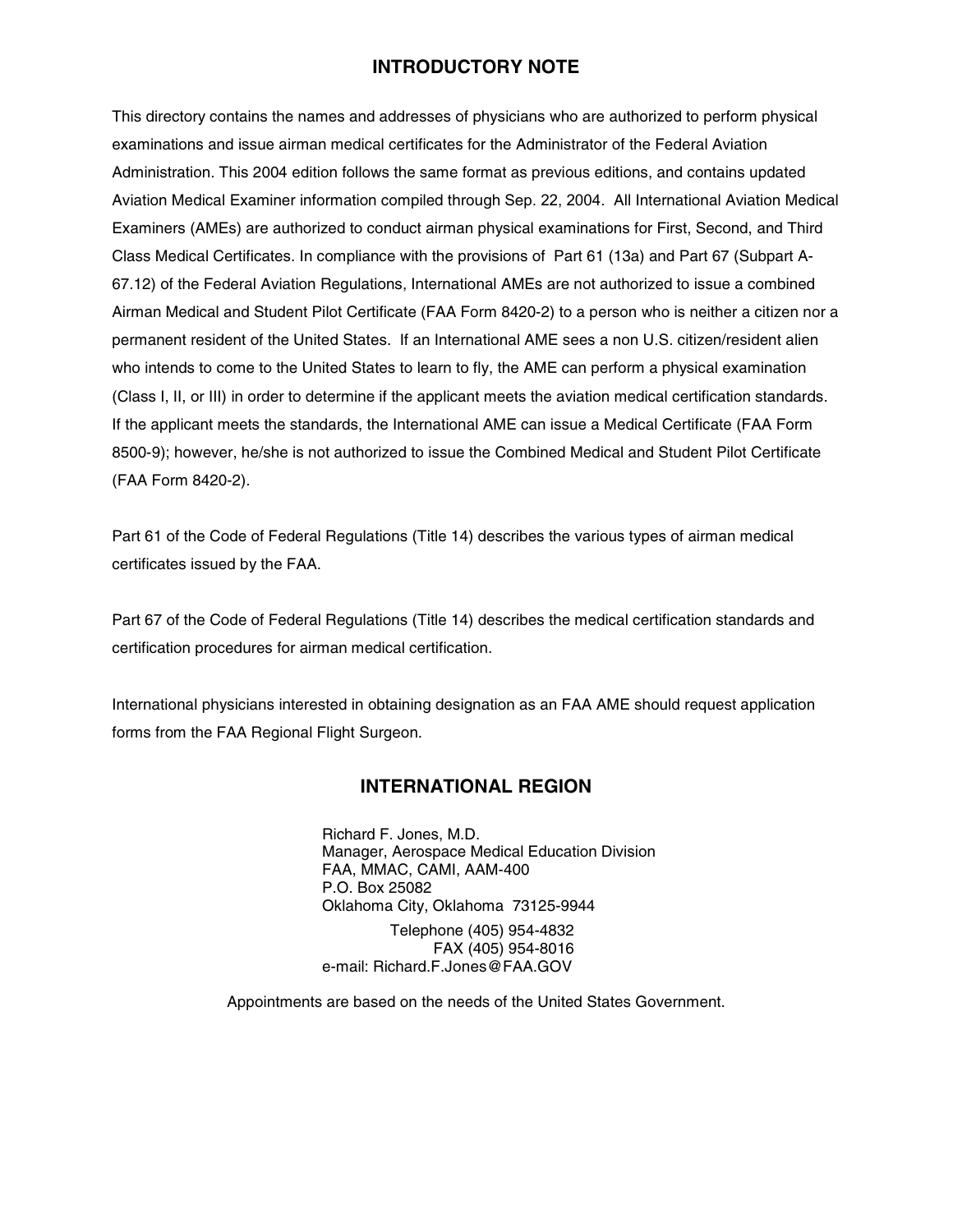

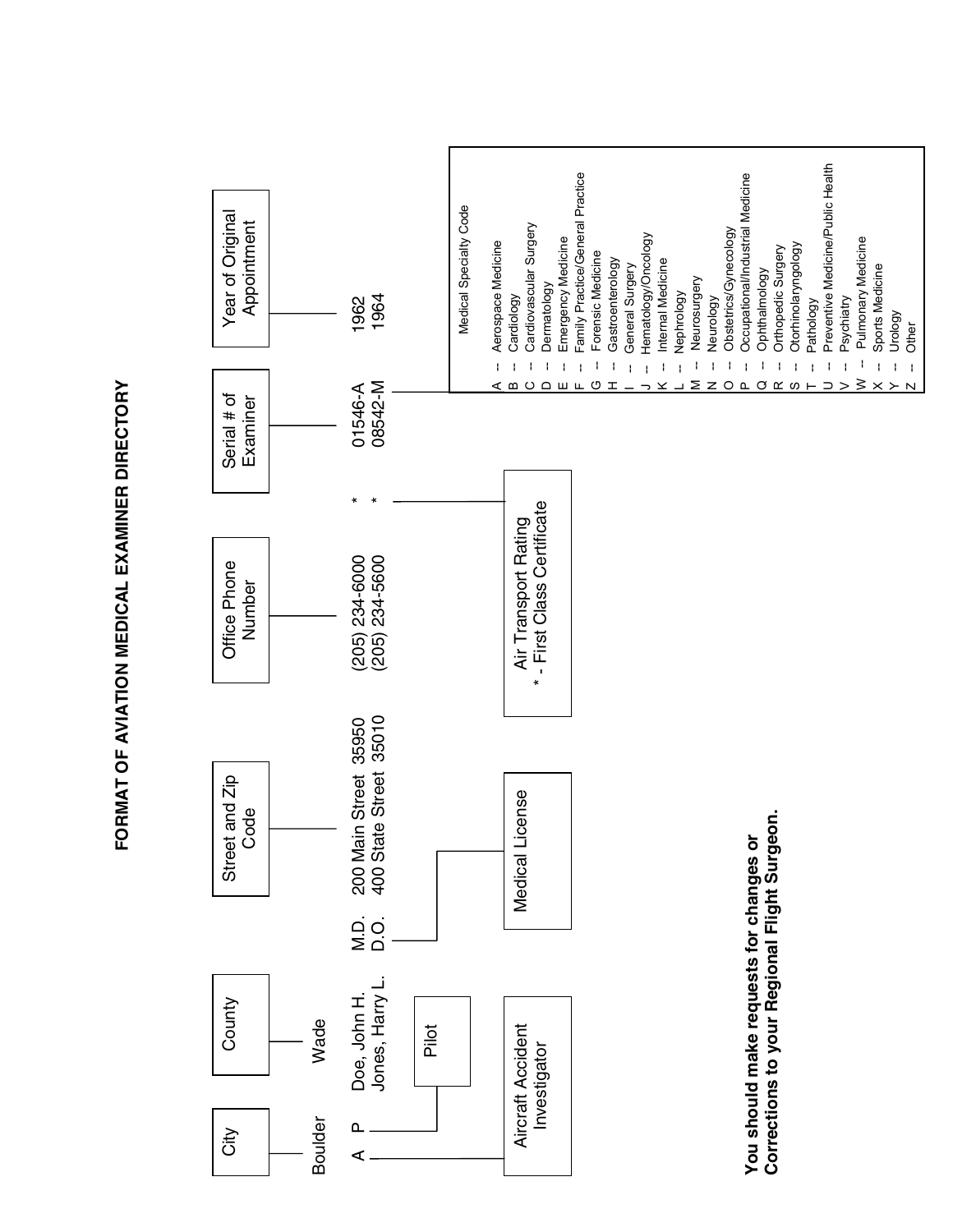# **ANTIGUA**

| <b>SAINT JOHNS</b><br>WILLIAMS, RODNEY E L MD                                                                                                                     |                                           | LONG ST PO BOX 753<br><b>ARGENTINA</b>                                                                                                                        | 2684622156 * 15718-F                                                                                                  |  |  | 1982                                 |  |
|-------------------------------------------------------------------------------------------------------------------------------------------------------------------|-------------------------------------------|---------------------------------------------------------------------------------------------------------------------------------------------------------------|-----------------------------------------------------------------------------------------------------------------------|--|--|--------------------------------------|--|
| <b>BUENOS AIRES</b><br><b>KELLY, RAUL M</b>                                                                                                                       | MD                                        | 1631 JUNIN 2nd FL APT C 1113<br><b>ARUBA</b>                                                                                                                  | 541148034331 * 15644-F                                                                                                |  |  | 1978                                 |  |
| <b>SAN NICOLAAS</b>                                                                                                                                               |                                           | BODERIE, EUGENIUS J M MD B V D VEEN ZEPPENFELDTSTRAAT 41<br><b>AUSTRALIA</b>                                                                                  | 297845155 * 15738-F                                                                                                   |  |  | 1983                                 |  |
| <b>BRISBANE, QUEENSLAND</b><br>LAWSON, PETER M                                                                                                                    | MD                                        | NATIONAL MEDICENTRE, 1ST LEVEL, 245 ALBERT ST 4000                                                                                                            | 0732113611 * 01439-F                                                                                                  |  |  | 1990                                 |  |
| <b>BUDERIM, QUEENSLAND</b><br>P PARKER, HEATHER M                                                                                                                 | MD                                        | THE ECKERSLEY MEDICAL CENTRE, 1 ECKERSLEY AVE 4556                                                                                                            | 61754768411 * 03200-A                                                                                                 |  |  | 2000                                 |  |
| <b>DUNCRAIG</b><br>LANEY, JOHN FRANCIS                                                                                                                            | MD                                        | 3 TANDY COURT 6023                                                                                                                                            | 0892464009 * 15831-F                                                                                                  |  |  | 1989                                 |  |
| <b>MELBOURNE, VICTORIA</b><br>P KING, DONALD F.                                                                                                                   | <b>MD</b>                                 | 20 COLLINS STREET 3000                                                                                                                                        | 0396546370 * 11798-A                                                                                                  |  |  | 1975                                 |  |
| <b>PAGEWOOD</b><br>MITCHELL, ROBIN A.                                                                                                                             | <b>MD</b>                                 | EASTGARDENS MEDICAL CENTRE, WESTFIELD SHOPPING TOWN  061293447122 * 15708-A<br>2035                                                                           |                                                                                                                       |  |  | 1981                                 |  |
| <b>QUEENSLAND</b><br>CHAFFEY, GREIG P                                                                                                                             | <b>MD</b>                                 | QUEENSLAND AVN MED CTR, 585 OLD CLEVELAND RD CAMP HILL<br>4152                                                                                                | 61733988177 * 03125-F                                                                                                 |  |  | 1999                                 |  |
| <b>SYDNEY, NSW</b><br><b>ENGLISH, TERENCE M</b><br>P<br>P<br>MACLARN, GRAEME D                                                                                    | <b>MD</b><br>MD.                          | LEVEL 5 SUITE 5 NO 3 SPRING ST 2000<br>4/606 AIRPORT AVE 2200<br><b>AUSTRIA</b>                                                                               | 610292412148 * 15769-A<br>61297905036 * 01580-A                                                                       |  |  | 1985<br>1991                         |  |
|                                                                                                                                                                   |                                           |                                                                                                                                                               |                                                                                                                       |  |  |                                      |  |
| <b>GRAZ</b><br>P AUER, THOMAS                                                                                                                                     | <b>MD</b>                                 | KOERBLERGASSE 42 - SANATORIUM HANSA A8010                                                                                                                     | 4331636000 * 03172-A                                                                                                  |  |  | 1999                                 |  |
| <b>INNSBRUCK</b><br>P<br>WYKYPIEL, HEINZ F<br>WYKYPIEL JR, HEINZ F. KMD                                                                                           | MD                                        | ANDREAS HOFERSTR 4-4 A 6020<br>UNIV. HOSPITAL OF INNSBRUCK, DEPT OF SURGERY<br>ANICHSTRASSE #35 A6020                                                         | 512282511 * 15612-A<br>43512574384 * 03263-I                                                                          |  |  | 1977<br>2003                         |  |
| <b>SALZBURG</b><br>P<br>KOPP, MICHAEL F<br>KOPP, PETER HANS<br>P.<br><b>VIENNA</b><br>P<br>HUSEK, CHRISTIAN W.<br>P<br>SCHOBER, BERNHARD<br>P<br>STIEDL, JOHANNES | MD<br><b>MD</b><br>MD<br><b>MD</b><br>MD. | 10A FUERSTENALLEE A5020<br>10A FURSTENALLEE A 5020<br>RUDOLF ZELLER-GASSE 4-8/2/2 A1230<br>1210 WEIN FREYTAGGASSE 6 A1210<br>DOEBLINGER HAUPTSTRASSE 95 A1190 | 662834256 * 01585-Z<br>043662825981 * 15701-A<br>4318898181 * 02899-F<br>4312713328 * 02636-A<br>4313692194 * 02609-F |  |  | 1991<br>1981<br>1994<br>1993<br>1992 |  |
|                                                                                                                                                                   |                                           | <b>BAHAMAS</b>                                                                                                                                                |                                                                                                                       |  |  |                                      |  |
| <b>FREEPORT</b><br>P CLEMENT, R. JOHN<br><b>NASSAU</b>                                                                                                            | MD                                        | IMMUNOLOGY RESEARCH CENTRE, PO BOX F42617                                                                                                                     | 2423527455 * 02887-F                                                                                                  |  |  | 1994                                 |  |
| HANNA-HENNIS, CHERIL MD                                                                                                                                           |                                           | CENTREVILLE MEDICAL CENTER, 68 COLLINS AVE STE 1 PO BOX<br>CR 54890                                                                                           | 2423238879 * 03239-K                                                                                                  |  |  | 2001                                 |  |
| INGRAHAM, MICHAEL J MD                                                                                                                                            |                                           | HARBOUR BAY SHOPPING PLAZA, E BAY ST IN THE GNC STORE<br><b>BAHRAIN</b>                                                                                       | 2423948866 * 03238-F                                                                                                  |  |  | 2001                                 |  |
| <b>JERDAB</b><br>P AL TARAIF, JAFFAR A                                                                                                                            | MD                                        | HEAD OCCPTL HLTH CLNC, NAIM HLTH CNTR PO BOX 12                                                                                                               | 973276266 * 15815-A                                                                                                   |  |  | 1988                                 |  |
| MANAMA<br>AL SAFAR, NADER AHME MD                                                                                                                                 |                                           | MEDICAL CARE CENTRE, PO BOX 20264                                                                                                                             | 973710066 * 02627-A                                                                                                   |  |  | 1992                                 |  |
| <b>MUHARRAQ</b><br>SALAMEH, ISSAM ABED MD<br>P                                                                                                                    |                                           | GULF AIR MEDICAL SERVICES, SENIOR MANAGER PO BOX 138<br>00973                                                                                                 | 0097317338900 * 01447-F                                                                                               |  |  | 1991                                 |  |
| <b>BELGIUM</b>                                                                                                                                                    |                                           |                                                                                                                                                               |                                                                                                                       |  |  |                                      |  |
| <b>BRUSSELS</b><br><b>CHARLEROI</b>                                                                                                                               |                                           | HOSTENBACH, MARTIN J MD 221 AV DES CERISIERS B 1200                                                                                                           | 3227719665 * 15606-A 1977                                                                                             |  |  |                                      |  |

P DELFORGE, MARC R. MD BOULEVARD JOSEPH II NO.2 6000 3271304860 \* 03028-K 1997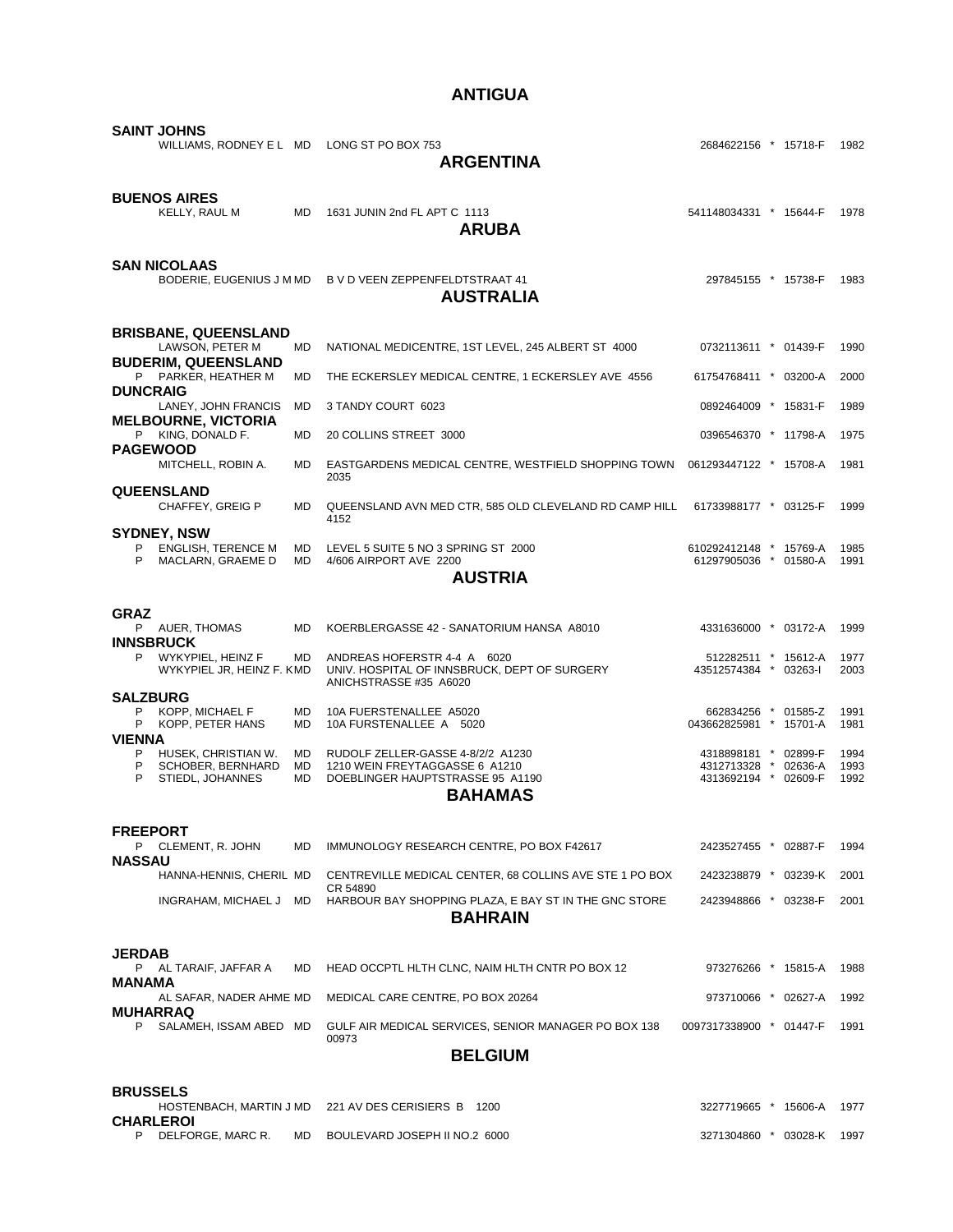| <b>DILBEEK</b>  | P VERTENTEN, ERIK O                                                  | MD              | VERHEYDENSTRAAT 2B B1700                                                                                                             | 3225694176 * 02886-K                                                 |  | 1994                 |
|-----------------|----------------------------------------------------------------------|-----------------|--------------------------------------------------------------------------------------------------------------------------------------|----------------------------------------------------------------------|--|----------------------|
| <b>HALLE</b>    |                                                                      |                 |                                                                                                                                      |                                                                      |  |                      |
|                 | VANDENBOSCH, PAUL<br><b>KORTENBERG</b>                               | <b>MD</b>       | LORIESSTRAAT, 44 B 1500                                                                                                              | 3223564029 * 02961-A                                                 |  | 1996                 |
| <b>OSTEND</b>   | P DE VUSSER, MARC J                                                  | <b>MD</b>       | WIPSTRAAT 19 B3070                                                                                                                   | 3227595727 * 15714-P                                                 |  | 1982                 |
| <b>ZAVENTEM</b> | P PIRET, JOHAN                                                       | <b>MD</b>       | PRINSENLAAN 6 8400                                                                                                                   | 3259501466 * 11644-I                                                 |  | 1970                 |
|                 | MEURIS, BRIGITTE C<br>VANBRABANT, MARINA H MD                        | MD.             | SABENA FLIGHT ACADEMY, MEDICAL DEPT BLDG 40 - 119 1930<br>SABENA BRUSSELS INTL ARPT, MED SERV BLDG 40 119 1930<br><b>BELIZE</b>      | 3227233474 * 02997-A<br>03227233470 * 15809-P                        |  | 1997<br>1987         |
| P.              | <b>BELIZE CITY</b><br>SCHELONKA, EDWARD P MD                         |                 | GOOD NEWS MEDICAL CLINIC, #14 BALLY GARDEN 4 MILES<br>NORTHERN HWY 322110000<br><b>BRAZIL</b>                                        | 5012237451 * 17796-F                                                 |  | 1983                 |
|                 | <b>RIO DE JANEIRO</b>                                                |                 |                                                                                                                                      |                                                                      |  |                      |
|                 | SUTMOLLER, FRITS<br><b>SAO PAULO</b>                                 | MD.             | RUA VISCONDE DE PIRAJA 22410002                                                                                                      | 552125212232 * 01455-F                                               |  | 1991                 |
|                 | MELHADO, VANIA E. R.                                                 | MD              | R PROF VAHIA ABREU 63 APTO 52 04549000<br><b>BRITISH VIRGIN IS</b>                                                                   | 0551138460909 * 03182-K                                              |  | 1999                 |
| TORTOLA         | MORGAN, DEANE K                                                      | MD              | PO BOX 630 ROAD TOWN<br><b>BRITISH WST INDIES</b>                                                                                    | 8096743135 * 15747-F                                                 |  | 1983                 |
| P.              | <b>TURKS &amp; CAICOS ISLANDS</b><br>SLATTERY, SIMON (SAM) MD        |                 | GRACE BAY MEDICAL CENTER, ALLEGRO RD PROVIDENCIALES<br>000000000                                                                     | 6499415252 * 03202-F                                                 |  | 2000                 |
|                 |                                                                      |                 | <b>CAMEROON</b>                                                                                                                      |                                                                      |  |                      |
| <b>DOUALA</b>   |                                                                      |                 |                                                                                                                                      |                                                                      |  |                      |
| <b>YAOUNDE</b>  | <b>TZEUTON, CHRISTIAN</b>                                            | <b>MD</b>       | 3131 AVE DU GEN DE GAULLE POB 12663                                                                                                  | 2373425572 * 02985-K                                                 |  | 1997                 |
|                 | ABISSEGUE, BIENVENU MD                                               |                 | MINISTERE DE LA DEFENSE B.P. 11836<br><b>CANADA</b>                                                                                  | 2372233787 * 15837-K                                                 |  | 1989                 |
|                 | <b>ANMORE BC</b>                                                     |                 |                                                                                                                                      |                                                                      |  |                      |
|                 | P SEDERGREEN, CHRISTO MD<br><b>CALGARY, ALBERTA</b>                  |                 | 171 WYNDHAM CRESCENT V3E4X9                                                                                                          | 6044613899 * 02645-F                                                 |  | 1993                 |
|                 | P HELLEUR, KATHERINE A MD<br><b>CALGARY, ALBERTA</b>                 |                 | STE 105A 5621 11 ST NE T2E6Z7                                                                                                        | 4032757705 * 03243-F                                                 |  | 2002                 |
|                 | P GEOGHEGAN, MICHAEL A MD                                            |                 | BEDDINGTON MEDICAL CLNC, UNIT 302 8120 BEDDING BLVD NW<br>T3K2A8                                                                     | 4032754611 * 02625-Z 1992                                            |  |                      |
|                 | LYNCH, ANTHONY<br>DORVAL, QUEBEC                                     | MD              | COLUMBIA REHAB CENTER, 2121 19TH ST NE T1Y7H8                                                                                        | 4032195733 * 03179-P                                                 |  | 1999                 |
|                 | PERLMAN, ROBERT J<br><b>ETOBICOKE, ONTARIO</b>                       | MD              | 1405 TRANS CANADA HWY # 120 H9P2V9                                                                                                   | 5146837877 * 02605-F                                                 |  | 1992                 |
|                 | KNIPPING, RANDOLPH P MD                                              |                 | 190 SHERWAY DR STE 405 M9C5N2                                                                                                        | 4162539769 * 15848-A                                                 |  | 1990                 |
|                 | <b>GANDER, NFLD</b><br><b>BLACKIE, PETER B</b>                       | MD              | GANDER MED CLINIC, 177 ELIZABETH DRIVE A1V 1H6                                                                                       | 7092567101 * 15755-F                                                 |  | 1984                 |
| P.              | <b>KELOWNA, BC</b><br>JOHNSTON, TERRY G                              | MD              | GLENVALLEY MEDICAL CENTRE, 207 437 GLENMORE RD V1V1Y5                                                                                | 2508605811 * 03229-F                                                 |  | 2001                 |
| P.              | <b>MARKHAM, ONTARIO</b><br>BIRENBAUM, SAMUEL                         | MD              | BUTTONVILLE ARPT MED CTR, 2833 16TH AVE BX 110 L3ROP8                                                                                | 9054778100 * 15800-A                                                 |  | 1986                 |
|                 | <b>MONTREAL, QUEBEC</b><br>THERIAULT, ANNE M. M. MD                  |                 | 4134 OLD ORCHARD H4A3B2                                                                                                              | 5144845390 * 03027-F                                                 |  | 1997                 |
| P<br>P          | <b>NEPEAN, ONTARIO</b><br>HILBORN, DAVID J<br>TAKAHASHI, GEORGE Y MD | MD              | FAMILY MEDICAL CENTER, 1642 MERIVALE RD K2G4A1<br>AVIATION MED CLNC, 21 ANTARES DR #112 K2E7T8                                       | 6132242244 * 15762-F<br>6132289345 * 03024-A                         |  | 1984<br>1997         |
| P.              | NIAGARA FALLS<br>SINGH, ARTAJ                                        | MD              | FALLS URGENT CARE CENTRE, 6150 VALLEY WAY 452190000                                                                                  | 9053711881 * 21052-F                                                 |  | 2002                 |
|                 | <b>OKOTOKS, ALBERTA</b><br>JAMES, SIMON T                            | MD              | #203, 30 CRYSTAL RIDGE DR T1S2C3                                                                                                     | 4039383860 * 01444-F                                                 |  | 1991                 |
|                 | <b>RICHMOND, B C</b>                                                 |                 |                                                                                                                                      |                                                                      |  |                      |
| P               | ADAMS, NIGEL J<br>REMPEL, GERALD W<br>ROZECKI, WILLIAM A             | MD<br>MD.<br>MD | ULTIMA YVR SOUTH, 300-4440 STARK STREET V7B1A1<br>BOX 300-4440 STARK ST V7B1A1<br>C/O ULTIMA YUR SOUTH, 4440 STARK ST BOX 300 V7B1A1 | 6042701370 * 03191-A<br>6042701370 * 02610-A<br>6042701370 * 15775-A |  | 1999<br>1992<br>1985 |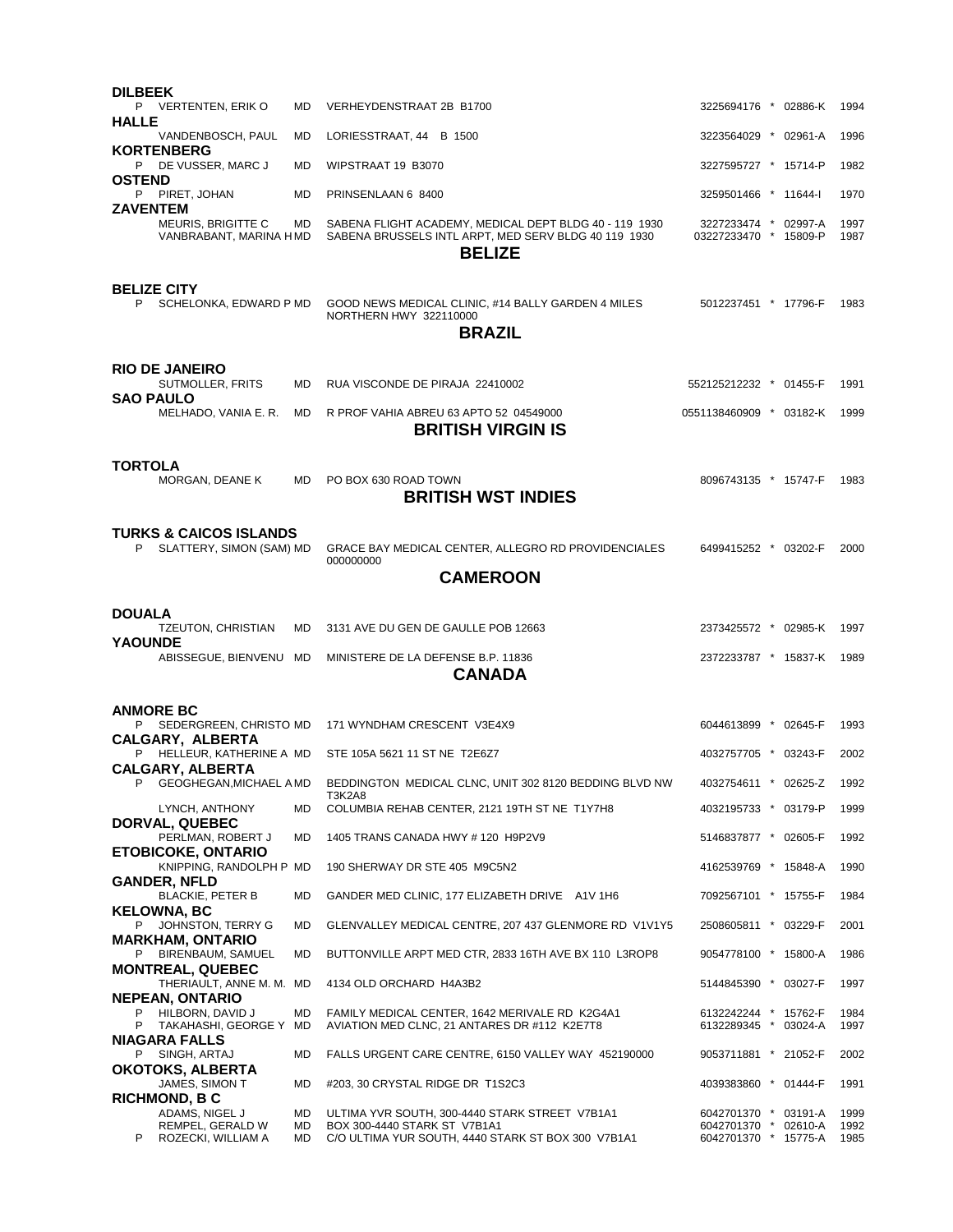|                                   | <b>SASKATOON, SASKATCHW</b>                        |                 |                                                                                             |                                               |  |  |              |  |
|-----------------------------------|----------------------------------------------------|-----------------|---------------------------------------------------------------------------------------------|-----------------------------------------------|--|--|--------------|--|
| P                                 | NYKIFORUK, EDWARD M MD<br>SIDNEY, B C              |                 | #201 149 PACIFIC AVE N 37K1N8                                                               | 3066522620 * 15760-A                          |  |  | 1984         |  |
|                                   | P PETTIT, DAVID D<br><b>ST CATHARINES, ONTARIO</b> | MD              | 11354 CHALET RD V8L5L9                                                                      | 2506563169 * 15617-A                          |  |  | 1977         |  |
|                                   | LORENZEN, DAVID I                                  | <b>MD</b>       | 7 GENEVA ST L2R4M2                                                                          | 9056857688 * 15836-A                          |  |  | 1989         |  |
| P                                 | <b>TORONTO, ONTARIO</b><br>APPLEFORD. LAURENCE MD  |                 | 11 KING ST W PO BOX 6, 2ND FL M5H4C7<br><b>CAYMAN ISLANDS</b>                               | 4168649025 * 01452-F                          |  |  | 1991         |  |
|                                   | <b>GEORGETOWN, GRAND CA</b><br>A P GLATZ, FRANK R  | <b>MD</b>       | CAYMAN MEDICAL CENTER, RANKIN PLAZA EASTERN AVE<br><b>CHANNEL ISLES</b>                     | 3459498150 * 14859-S                          |  |  | 1975         |  |
| P                                 | <b>ST. HELIER, JERSEY</b><br>ROSSER, MICHAEL J     | <b>MD</b>       | LISTER HOUSE SURGERY, THE PARADE JE23QQ<br><b>COLOMBIA</b>                                  | 441534863916 * 03256-A                        |  |  | 2002         |  |
|                                   |                                                    |                 |                                                                                             |                                               |  |  |              |  |
| <b>BOGOTA</b>                     | <b>BARRANQUILLA</b><br>DIAZ, ORLANDO R             | <b>MD</b>       | CALLE 80 49C-15 OFFICE 406                                                                  | 57583458794 * 11576-F                         |  |  | 1968         |  |
| P                                 | COGOLLOS, ALVARO<br><b>GRACIA, ORLANDO</b>         | MD<br><b>MD</b> | TRAS. 6 #125-35 2-201<br>AV 13 #103-86                                                      | 5712156277 * 15688-A<br>5716790765 * 15682-F  |  |  | 1980<br>1980 |  |
| P                                 | MERA, EDUARDO<br>RUIZ, JIMENA                      | MD<br>MD        | CALLE 83 NO. 19-36 OFFICE 606<br>CALLE 117 #7-83 CONSULTORIO 402                            | 5716161019 * 02633-A<br>05712152933 * 02631-A |  |  | 1992<br>1995 |  |
| <b>CALI</b>                       |                                                    | <b>MD</b>       |                                                                                             |                                               |  |  | 1986         |  |
| <b>MEDELLIN</b>                   | COBO, FRANCISCO                                    |                 | CENTRO MEDICO SAN JOSE, CARRERA 30 #7-09 OFICINA 304                                        | 5725568089 * 15799-A                          |  |  |              |  |
|                                   | BOTERO, OSCAR                                      | <b>MD</b>       | CENTRO MEDICO COLSEGUROS CALLE 38 #63-70<br><b>CONGO</b>                                    | 5742651415 * 02878-I                          |  |  | 1993         |  |
| KINSHASA                          | MBUY TAMUNDEL, VALEN MD                            |                 | MEDICAL DEPT-L.A.C., B.P. 10.120 AEROPORT DE N'DJILI 10.120<br><b>COSTA RICA</b>            | 2432366020938 * 15658-A                       |  |  | 1979         |  |
| <b>HEREDIA</b><br><b>SAN JOSE</b> | ARCE-RODRIGUEZ, LUIS MD                            |                 | CLINICA MEDICA HEREDIANA, STREET #1 AVE 8-10                                                | 5062375912 * 03127-S                          |  |  | 1999         |  |
| P                                 | FERRIS, RANDALL<br>GARCIA, LUIS EDUARDO MD         | MD.             | PO BOX 999 1250<br>HOSPITAL MEXICO CCSS, LA URUCA PO BOX 292-1100 17803000<br><b>CYPRUS</b> | 5062281206 * 04108-1<br>5063801565 * 03087-J  |  |  | 1954<br>1999 |  |
| <b>NICOSIA</b>                    | TIMOTHY, ANDREAS M                                 | MD              | <b>19 LOUKI AKRITA AVE</b><br><b>CZECH REPUBLIC</b>                                         | 3572780343 * 02640-D                          |  |  | 1993         |  |
| <b>PRAGUE</b>                     |                                                    |                 |                                                                                             |                                               |  |  |              |  |
| <b>PRAGUE 6</b>                   | RADA, MIROSLAV A                                   | MD              | INSTITUTE OF AVN MEDICINE, GEN PIKY 1 PO BOX 19 16060                                       | 420220212497 * 03196-A                        |  |  | 2000         |  |
| P                                 | CHALOUPKA, JOSEF                                   | MD              | INSTITUTE OF AVN MEDICINE, INTERNAL MEDICINE DEPT PO BOX 420220212457 * 03048-A<br>19 16060 |                                               |  |  | 1998         |  |
|                                   |                                                    |                 | <b>DENMARK</b>                                                                              |                                               |  |  |              |  |
|                                   | <b>20 TAGENSVEJ</b><br>TANGOE, MOGENS              | MD              | CLINIC OF AVIATION MEDICINE, DEPT 7522 RIGSHOSPITALET<br>2200N                              | 4535457533 * 03195-K                          |  |  | 2000         |  |
|                                   |                                                    |                 | <b>DOMINICAN REPUBLIC</b>                                                                   |                                               |  |  |              |  |
|                                   | <b>SANTO DOMINGO</b><br>LORA, RAFAEL E             | MD              | HERRERA INT'L AIRPORT, OFIC. SERVICIOS AEREOS                                               | 8093500660 * 03008-K                          |  |  | 1997         |  |
|                                   |                                                    |                 | <b>PROFESIONALES</b><br><b>ECUADOR</b>                                                      |                                               |  |  |              |  |
|                                   |                                                    |                 |                                                                                             |                                               |  |  |              |  |
| QUITO                             | DELGADO, EDWIN E.                                  | MD              | CIVIL AVIATION GENERAL DIRECTORATE, BUENOS AIRES 149 Y<br>10 DE AGOSTO<br><b>EGYPT</b>      | 5932567819 * 03142-A                          |  |  | 1999         |  |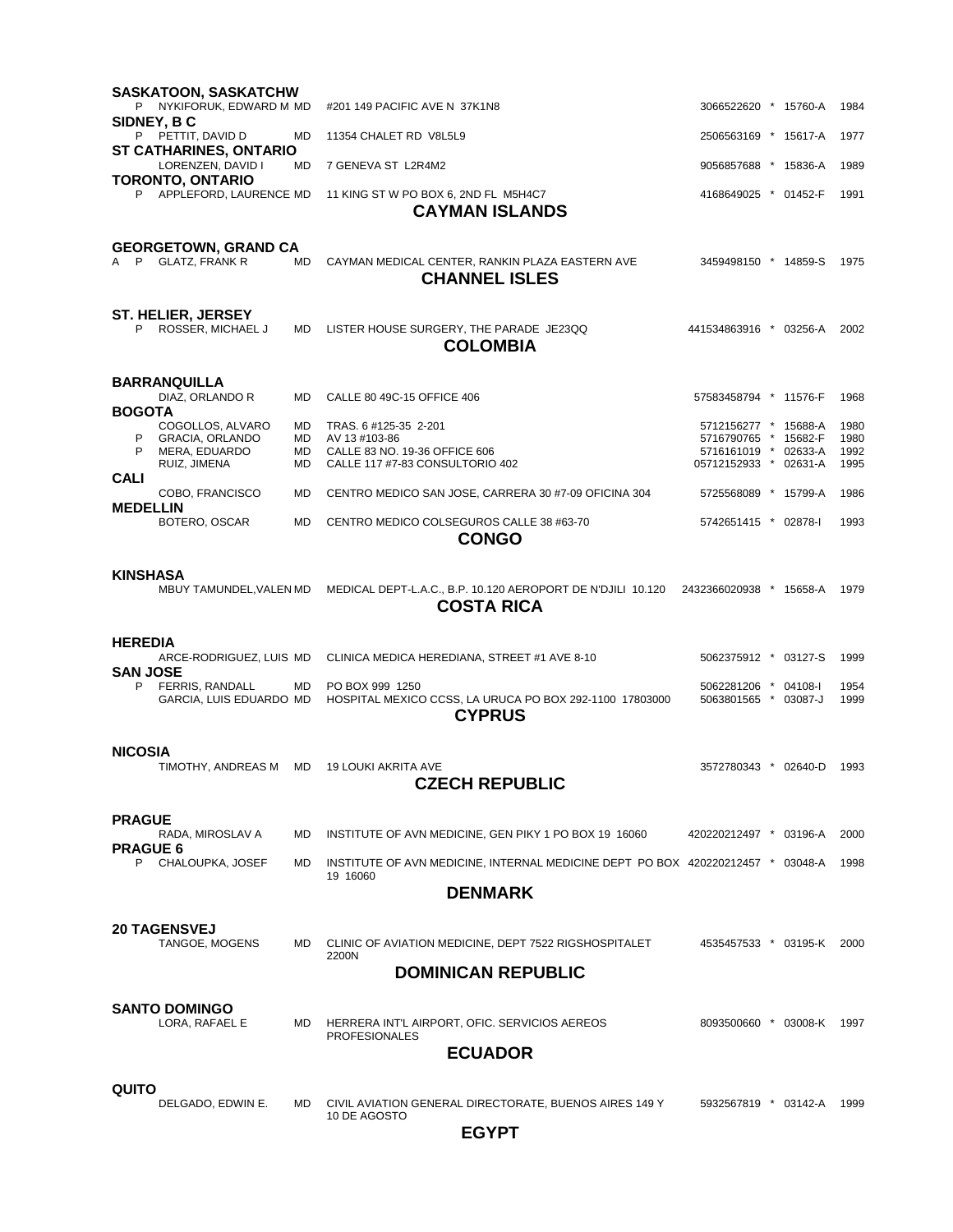| <b>CAIRO</b>                                                                                                             |                                     |                                                                                                                                                                                                                                                           |                                                                                                                          |  |                                      |
|--------------------------------------------------------------------------------------------------------------------------|-------------------------------------|-----------------------------------------------------------------------------------------------------------------------------------------------------------------------------------------------------------------------------------------------------------|--------------------------------------------------------------------------------------------------------------------------|--|--------------------------------------|
| EL KARMOUTY, AHMED MD<br>MARWAN, AHMED MOUS MD                                                                           |                                     | MINISTRY OF CIVIL AVIATION, CAA EGYPT<br>MINISTRY OF CIVIL AVIATION, CAA EGYPT<br><b>EL SALVADOR</b>                                                                                                                                                      | 0000000000 * 03303-Q<br>0000000000 * 03302-K                                                                             |  | 2004<br>2004                         |
| <b>SAN SALVADOR</b><br>RECINOS, JORGE RENE MD                                                                            |                                     | CLINICA DE MEDICINA DE AVIACION, EDIFICIO AM # A5 COLONIA<br><b>ESCALON</b><br><b>ETHIOPIA</b>                                                                                                                                                            | 5032606088 * 02893-F                                                                                                     |  | 1994                                 |
| ADDIS ABABA<br>ASFAW, T SHIBRU<br>FIKRU, SABA<br>GEBREMARIAM, AYNALE MD                                                  | MD.<br>MD                           | BETHZATHA MED CTR, PO BOX 929 CODE 1110<br>ETHIOPIAN AIRLINES, MEDICAL UNIT PO BOX 1755<br>ETHIOPIAN AIRLINES, MEDICAL UNIT PO BOX 1755<br><b>FINLAND</b>                                                                                                 | 2511550088 * 02843-F<br>2511612222 * 03064-F<br>2511180021 * 02968-D                                                     |  | 1994<br>1998<br>1996                 |
| <b>FINNAIR</b><br>P OKSANEN, PEKKA J                                                                                     | <b>MD</b>                           | OFN/59 TIETOTIE 1E 01053<br><b>FRANCE</b>                                                                                                                                                                                                                 | 358405001124 * 15805-A                                                                                                   |  | 1987                                 |
| <b>AUCAMVILLE</b><br>P CORNAC, ALAIN<br><b>BARBAZAN DEBAT</b>                                                            | MD                                  | 38 RUE DES E COLES 31140                                                                                                                                                                                                                                  | 33680334826 * 02872-A                                                                                                    |  | 1993                                 |
| P MOULEDOUS, JEAN-MIC MD                                                                                                 |                                     | 4 AVENUE BELLEVUE 65690                                                                                                                                                                                                                                   | 33562513333 * 01581-Q                                                                                                    |  | 1991                                 |
| <b>BORDEAUX</b><br>P CHAPENOIRE, STEPHAN MD                                                                              |                                     | 68 RUE DU PALAIS GALLIEN 33000                                                                                                                                                                                                                            | 33556510333 * 15828-A                                                                                                    |  | 1989                                 |
| <b>GAILLARD</b><br>P DEBRAY, GILLES F                                                                                    | MD                                  | 97 ROUTE DE GENEVE 74240                                                                                                                                                                                                                                  | 33450380693 * 15777-A                                                                                                    |  | 1985                                 |
| <b>LE BOURGET</b><br>P<br>HERAIL, JOELLE                                                                                 | MD                                  | LE BOURGET AIRPORT, PAUL BERT BLDG 93350                                                                                                                                                                                                                  | 33140301663 * 15723-F                                                                                                    |  | 1982                                 |
| <b>NICE</b><br>P TOURET, BERNARD                                                                                         | MD                                  | 6 RUE ROSSINI 06000                                                                                                                                                                                                                                       | 330493872125 * 01440-F                                                                                                   |  | 1990                                 |
| <b>ORRY LA VILLE</b><br>P.<br>KAMDOUM, CHARLES                                                                           | MD                                  | 10 RUE DU STADE 60560                                                                                                                                                                                                                                     | 33344213664 * 15709-A                                                                                                    |  | 1981                                 |
| <b>PARIS</b><br>P ATZENHOFFER, MARIE-OMD<br>CASANO, GERARD<br>DAX, JOHN M<br>P<br>GERMA, RENE JEAN<br>P<br>GROSS, JEAN F | MD.<br>MD<br><b>MD</b><br><b>MD</b> | 3 RUE LAROCHELLE 75014<br>AIR FRANCE, 154 RUE LEGENDRE 75017<br>57 AVE GEORGES-MANDEL ASC 2 75116<br>CONSEIL MEDICAL DE L'AERONAUTIQUE CIVILE, 93 BOULEVARD<br>DU MONTPARNASSE 75006<br>MEDECIN H DE L'HOPITAL AMERICAIN, 2/2 BIS VILLA THORETON<br>75015 | 33143272983 * 02927-A<br>33142283848 * 15772-A<br>33147045012 * 04080-F<br>33149543388 * 03034-A<br>0607897799 * 04158-K |  | 1995<br>1985<br>1951<br>1998<br>1959 |
| <b>ROISSY - CDG</b><br>ST LAURENT, ALAIN MAR MD                                                                          |                                     | CEMPN D' AIR FRANCE, CONTINENTAL SQUARE 3 PLACE DE<br>LONDRES BP 10201 95703                                                                                                                                                                              | 33148642103 * 15806-F                                                                                                    |  | 1987                                 |
| <b>TOULOUSE BLAGNAC</b>                                                                                                  |                                     | MOUCHARD, JEAN GEOR MD  C/O CEMPN-TB 8 AV DIDIER DAURAT 31700<br><b>GERMANY</b>                                                                                                                                                                           | 33561710671 * 15817-A 1988                                                                                               |  |                                      |
| <b>AACHEN</b>                                                                                                            |                                     |                                                                                                                                                                                                                                                           |                                                                                                                          |  |                                      |
| P WEIDEMANN, PETER K MD<br><b>AICHHALDEN-ROTENBERG</b>                                                                   |                                     | KURBRUNNENSTRASSE 22 52066                                                                                                                                                                                                                                | 492416052852 * 03050-K                                                                                                   |  | 1998                                 |
| P GRAUPNER, DIETRICH MD<br><b>BERLIN</b>                                                                                 |                                     | ELISENWEG 7 78733                                                                                                                                                                                                                                         | 4974442372 * 15778-A                                                                                                     |  | 1985                                 |
| P.<br>HOLLMANN, ERNST J<br>P.<br>LANDGRAF, HELMUT                                                                        | MD.<br>MD                           | TEMPELHOFER DAMM 228 12099<br>MEDIZINISCHE KLINIK VI / ANGIOLOGIE, VIVANTES KLINIKUM IM                                                                                                                                                                   | 49307517024 * 15608-A<br>03042210 * 15820-K                                                                              |  | 1977<br>1989                         |
| LOTT, EBERHARD<br>P SCHIRROW, HEIN B.                                                                                    | MD.<br>MD.                          | FRIEDRICHSHAIN LANDSBERGER ALLEE 49 10249<br>KLAUSENER PLAT 19 14059<br>JOACHIM-FRIEDRICH-STR 16 10711                                                                                                                                                    | 0303215066 * 15783-F<br>0308852145 * 15850-A                                                                             |  | 1986<br>1990                         |
| <b>BORKUM</b><br>P BRAUN MD, THOMAS M MD                                                                                 |                                     | BIA CLINIC RIFF AT BORKUM, 126 HINDENBURG ST D26757                                                                                                                                                                                                       | 494922302164 * 03162-A                                                                                                   |  | 1999                                 |
| <b>BRAUNSCHWEIG</b><br>P PETERS, EBERHARD A W MD                                                                         |                                     | AEROMEDICAL CENTER, 80 WOLFENBUETTELER STR D38102                                                                                                                                                                                                         | 49531794079 * 03121-A                                                                                                    |  | 1999                                 |
| <b>BRILON</b><br>P KRETZSCHMAR, THOMA MD                                                                                 |                                     | BAHNHOFSTRASSE 8 59929                                                                                                                                                                                                                                    | 04929611005 * 03230-F                                                                                                    |  | 2001                                 |
| <b>D-22085 HAMBURG</b><br>P KRAUS, HANS W                                                                                | MD.                                 | UHLENHORSTER WEG 55 0000                                                                                                                                                                                                                                  |                                                                                                                          |  | 1991                                 |
| <b>DEISENHOFEN</b>                                                                                                       |                                     |                                                                                                                                                                                                                                                           | 04022800745 * 01574-F                                                                                                    |  |                                      |
| P SCHMIDT, ADRIAN K M MD<br><b>DUDENHOFEN</b>                                                                            |                                     | BAHNHOFSTR 35 82041                                                                                                                                                                                                                                       | 08926026501 * 02919-P                                                                                                    |  | 1995                                 |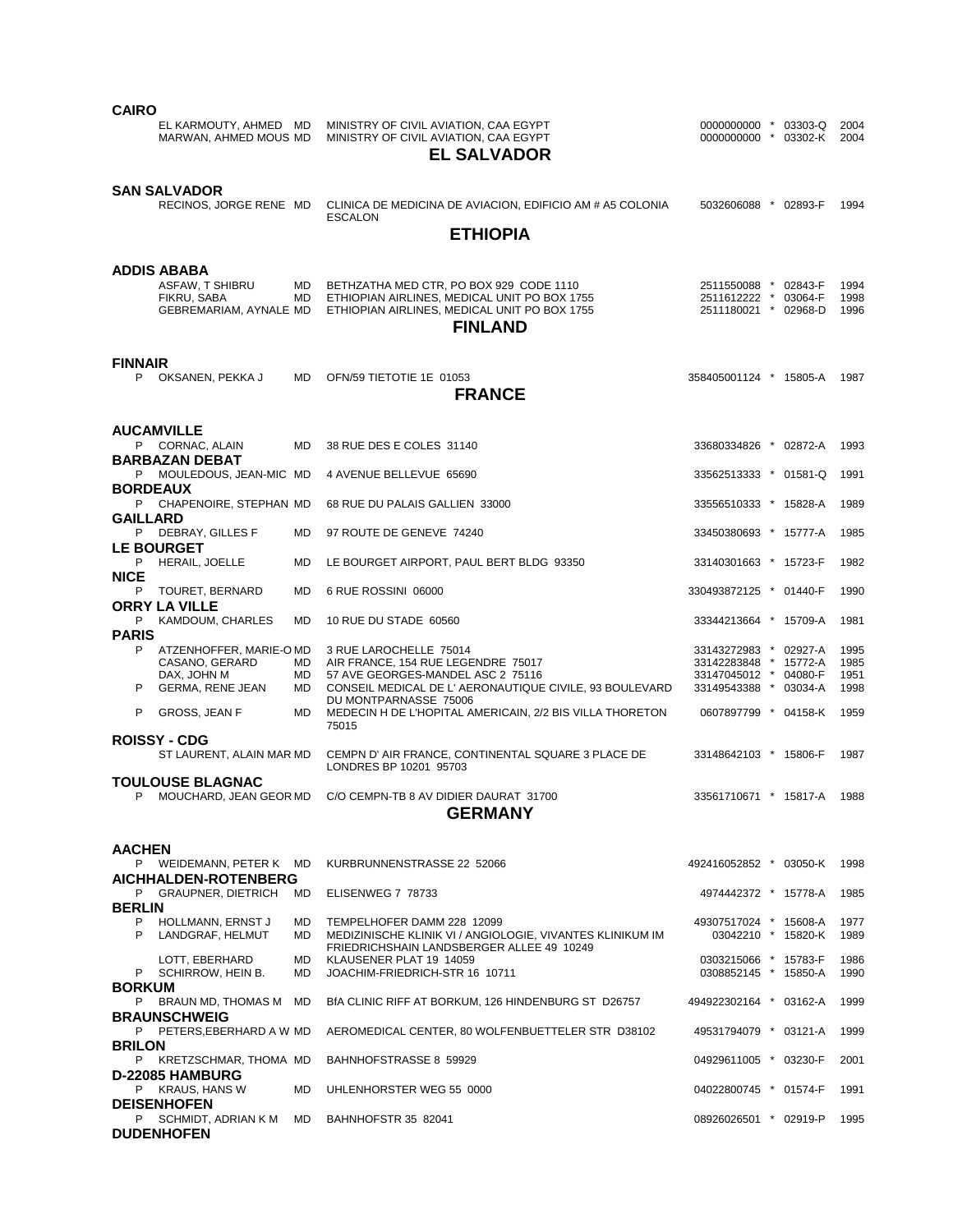| P MUTSCHLER, RAINER<br><b>DUSSELDORF</b>                            | MD                     | AN DEN DOHLWIESEN 3 67373                                                                 | 496232990671 * 02926-F                             |  | 1995         |
|---------------------------------------------------------------------|------------------------|-------------------------------------------------------------------------------------------|----------------------------------------------------|--|--------------|
| P<br>HAUER, FRANZ H<br>P<br>HOFF, BERNHARD<br><b>EBSDORFERGRUND</b> | <b>MD</b><br><b>MD</b> | CHERUSKERSTRABE 111 405450000<br>FRIEDRICH EBERT STR 45 40210                             | 49211577290 * 02982-K<br>49211362330 * 03012-F     |  | 1997<br>1997 |
| P FEES, KLAUS H                                                     | <b>MD</b>              | 15 DREIHAUSER STRASSE D35085                                                              | 496424923131 * 03124-F                             |  | 1999         |
| <b>ERLANGEN</b><br>P HEYNEN, HANS-PETER                             | MD                     | SPITZWEGSTR. 8 D91056                                                                     | 49913143876 * 15748-A                              |  | 1984         |
| <b>ESSEN</b><br>P KRAUS, HANS-GERHARD MD                            |                        | WINTGENSTR 23-25 452390000                                                                | 20140093 * 02963-K                                 |  | 1996         |
| <b>FRANKFURT</b><br>P<br>SIEDENBURG, JORG<br>P WISSFELD, CLAUS U    | MD<br><b>MD</b>        | AEROMED DEPT FRA PM/F, LUFTHANSA BASE-TOR 21 60546<br>WEHRHEIMERSTRASSE 5 60389           | 0696962203 * 03015-K<br>069451237 * 02971-F        |  | 1997<br>1996 |
| <b>FRANKFURT AM MAIN</b><br>P STUBEN, UWE                           | MD                     | DEUTSCHE LUFTHANSA AG, MEDICAL DEPARTMENT FRA PM/F                                        | 49696962203 * 02620-F                              |  | 1992         |
| P VON MUELMANN, MATTHI                                              |                        | 605460000<br>MD<br>MEDICAL SERVICES, DEUTSCHE LUFTHANSA BEREICH WEST 049696962203 *       |                                                    |  |              |
| 15851-A                                                             | 1990                   | 605460000                                                                                 |                                                    |  |              |
| <b>FRIEDRICHSHAFEN</b>                                              |                        |                                                                                           |                                                    |  |              |
| P STIRNER, UDO<br><b>GROEBENZELL</b>                                | MD                     | AM FLUGPLATZ 29 88046                                                                     | 0497541371732 * 15792-K                            |  | 1986         |
| P FRANK, PETER W                                                    | <b>MD</b>              | AUGSBURGER STR 30 82194                                                                   | 4981429374 * 03013-A                               |  | 1997         |
| <b>HAMBURG</b><br>P GEBHARD, JAN                                    | <b>MD</b>              | DEUTSCHE LUFTHANSA AG, MEDICAL DIENST WEG BEIM JAGER<br>193 223130000                     | 494050702081 * 02930-K                             |  | 1996         |
| GERKE-HAGENOW, JUTT MD<br>P KULOW, MICHAEL                          | MD                     | GEORG CLASEN WEG 39 22415<br>FLUGHAFEN HAMBURG, 1-3 FLUGHAFENSTRASSE 22335                | 49405204212 * 02606-K<br>4050751489 * 03158-A      |  | 1992<br>1999 |
| <b>KAMP-LINTFORT</b>                                                |                        |                                                                                           |                                                    |  |              |
| P SOEHLMANN, WERNER L MD<br><b>KARBEN</b>                           |                        | AUGUSTSTRASSE 45 47475                                                                    | 49284213440 * 03016-I                              |  | 1997         |
| P GRAEF, MARTIN<br><b>KARLSRUHE</b>                                 | <b>MD</b>              | KARDIOLOGIE KARBEN, ROBERT BOSCH STRASSE 62 61184                                         | 4960395800 * 03220-K                               |  | 2000         |
| P HOFLICH, EUGEN P G<br><b>KEMPTEN</b>                              | MD                     | KUSTRINERSTRASSE 2 76139                                                                  | 049721682624 * 15823-A                             |  | 1989         |
| P =<br>DICK, RUDOLF M<br><b>KOLN</b>                                | MD                     | GOETHESTRASSE 26 D87435                                                                   | 0049831521852 * 15833-A                            |  | 1989         |
| GRELL, FRANZ                                                        | MD                     | AM THEISE 14 51143                                                                        | 49220382573 * 02850-A                              |  | 1994         |
| P<br>KUKLINSKI, PAUL<br>P<br>LOHN, KLAUS A                          | MD<br><b>MD</b>        | DLR, FLIGHT EXAMINATION CENTER D51170<br>DLR, PORZ-WAHNHEIDE LINDER HOHE D51170           | 4922036013368 * 15743-A<br>4922036013368 * 03009-A |  | 1983<br>1997 |
| MANNHEIM<br>RACK, OTTO                                              | MD                     | R7 1-2 68161                                                                              | 062120031 * 11543-F                                |  | 1968         |
| <b>MUHLACKER ENZBERG</b><br>P BAEUERLE, RAMON                       | <b>MD</b>              | HANDELSTRASSE 33 D75417                                                                   | 497041863103 * 03270-F                             |  | 2003         |
| <b>MUNCHEN</b><br>P<br><b>BASKO, GERNOT</b>                         | MD                     | SENDLINGER-TOR-PLATZ 7 80336                                                              | 04989596914 * 15741-K                              |  | 1983         |
| SCHMIDT-GARVE, JUER MD<br>P<br><b>MUNCHEN-FLUGHAFEN</b>             |                        | MAXIMILIANSTRABE 6 8 0539                                                                 | 04989298190 * 01448-K                              |  | 1991         |
| P<br>FLICK, MICHAEL J<br>P<br>KAUL, GUENTHER M                      | MD<br>MD               | DEUTSCHE LUFTHANSA AG, SUDALLEE 15 85356<br>DEUTSCHE LUFTHANSA AG D85356                  | 49899775200 * 03218-A<br>0899775200 * 02889-A 1994 |  | 2000         |
| <b>MUNICH</b><br>P WIESHOLLER, MAXIMILIA MD                         |                        | PRAXIS MEIERIN, WALTHERSTRASSE 33 803310000                                               | 4989534380 * 03250-1                               |  | 2002         |
| <b>NEUBRANDENBURG</b><br>P HARSCH, VIKTOR                           | MD.                    | LUFTWAFFENSANITAETSSTAFFEL TROLLENHAGEN, POSTFACH 0493954632409 * 02965-A<br>200237 17013 |                                                    |  | 1996         |
| <b>NURNBERG</b>                                                     |                        |                                                                                           |                                                    |  |              |
| P SCHUSTER, WOLFGANG MD<br>OBERSULM - AFFALTRACH                    |                        | KONIGSTR 49 / THEATERGASSE 23 90402                                                       | 091124597 * 02628-K                                |  | 1992         |
| P DIENER, ULI<br><b>ROETHENBACH</b>                                 | <b>MD</b>              | SONNENBERGSTRASSE 10 74182                                                                | 049713047400 * 15719-A                             |  | 1982         |
| P JAHN, PETER<br>SAARLOUIS                                          | MD                     | HEINRICH-DIEHL-STR 6 90552                                                                | 0499119572666 * 15811-P                            |  | 1987         |
| P SCHWAN, FRIEDHELM E MD<br>SINZHEIM, BADEN-WUERTT                  |                        | IBF, 8 ULMENSTRASSE D66740                                                                | 49683198110 * 02639-A                              |  | 1993         |
| P GROVE, ANDREAS K.                                                 | MD                     | DRS GIEBEL/GRAMPP - INTERNAL MEDICINE PRACTICE, 6<br>HANS-THOMA-STRASSE 76547             | 0114972218592 * 03288-A                            |  | 2004         |
| <b>STUTTGART-AIRPORT</b><br>P QUAST, ROLAND                         | MD                     | DIRECTOR, AEROMEDICAL CENTER GERMANY 70629                                                | 4907117949466 * 02931-A                            |  | 1996         |
| <b>STUTTGART-FLUGHAFEN</b><br><b>BROSI, EBERHARD</b><br>P.          | MD                     | FLIEGERARZTLICHE UNTERSUCHUNGSSTELLE OPS-GEBAUDE<br>70629                                 | 07119484080 * 15802-A                              |  | 1983         |
| <b>TRIER</b>                                                        |                        |                                                                                           |                                                    |  |              |
| P LIETHEN, PAUL W<br>WALDKRAIBURG                                   | MD                     | KOCHSTRASSE 13 54290                                                                      | 496514367616 * 03208-K                             |  | 2000         |
| KAISER, HANS J<br>P.                                                | MD                     | BERLINERSTR 33 D84478                                                                     | 49086383780 * 15735-A                              |  | 1983         |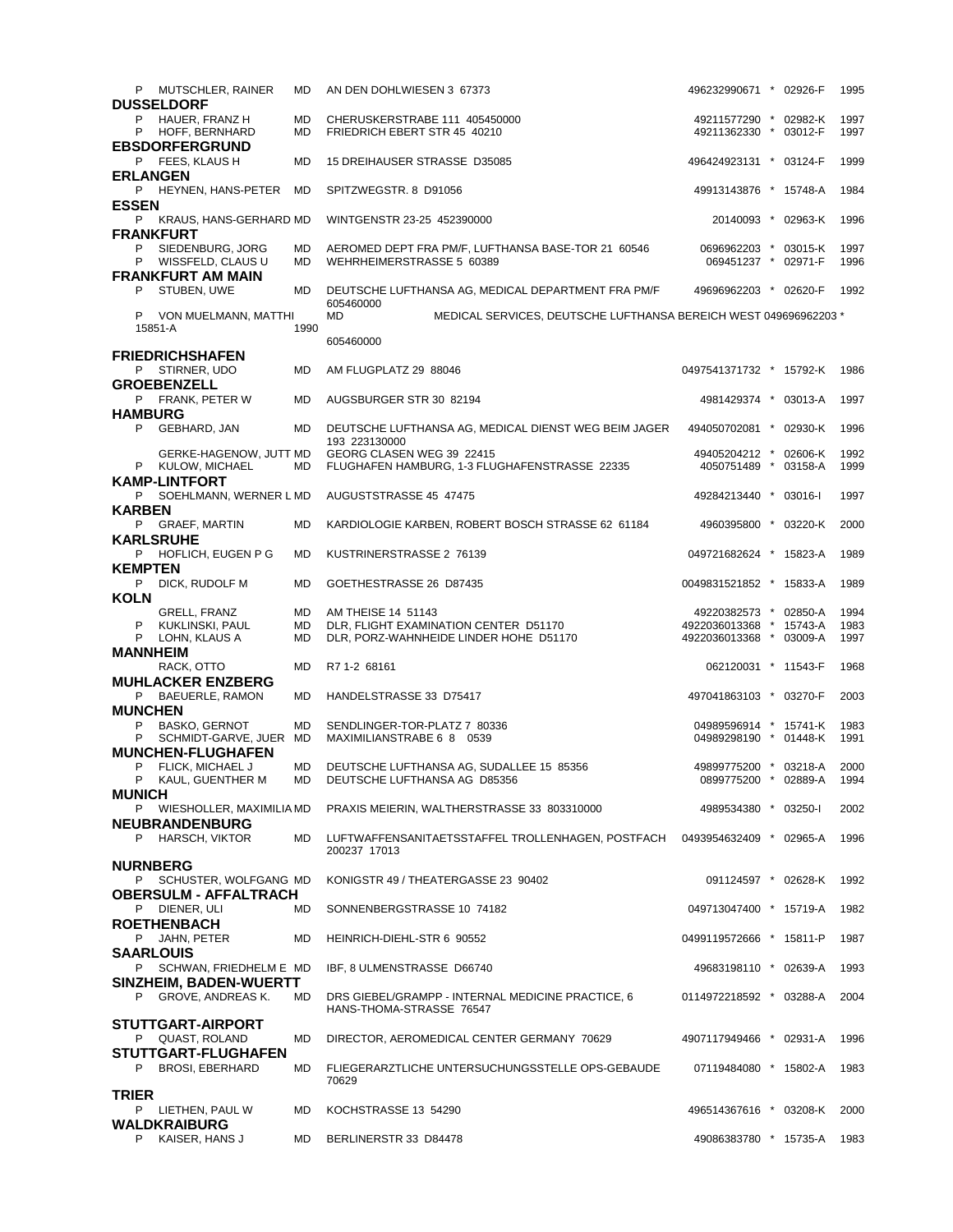| WEIDEN<br>P.     | SIMONS, NORBERT                                           | MD        | FICHTESTR 17 92637<br><b>GHANA</b>                                                                               | 4996122418 * 15844-F                           |  |         | 1990         |  |
|------------------|-----------------------------------------------------------|-----------|------------------------------------------------------------------------------------------------------------------|------------------------------------------------|--|---------|--------------|--|
| ACCRA            | ADDAE, REGINALD O.                                        | MD        | CASTLE DRIVE CLINIC, PO BOX 9229 K.I.A.<br><b>GREECE</b>                                                         | 23321662700 * 11759-K                          |  |         | 1974         |  |
| <b>ATHENS</b>    | GIANNOPOULOS, CHARILMD<br><b>KALAMARIA, THESSALONIK</b>   |           | 8 ETOLIA STREET GR11526                                                                                          | 7774910 * 04694-A                              |  |         | 1967         |  |
|                  | P KOURTIDOU-PAPADELI, MD                                  |           | ETHNIKIS ANTISTASIS 51-53 AND 55133<br><b>GUATEMALA</b>                                                          | 302310488727 * 03003-W                         |  |         | 1997         |  |
|                  |                                                           |           |                                                                                                                  |                                                |  |         |              |  |
|                  | GUATEMALA<br>GARAY-MOYA, MODESTOMD<br>P QUINTERO, OSCAR R | MD.       | 18 AVENUE A 4-04 ZONE 15 01015<br>AVIATECA AIRLINES, AV HINCAPIE 12-22 ZONA 13 010130000<br><b>GUYANA</b>        | 5023310311 * 04616-K<br>5023318222 * 02958-K   |  |         | 1964<br>1996 |  |
|                  | <b>KINGSTON, GEORGETOWN</b><br>P WILLIAMS, MARK A.        | MD        | 80 COWAN ST                                                                                                      | 5922270452 * 03006-F                           |  |         | 1997         |  |
|                  |                                                           |           | <b>HONG KONG</b>                                                                                                 |                                                |  |         |              |  |
|                  |                                                           |           |                                                                                                                  |                                                |  |         |              |  |
| LANTAU           | MERRITT, JOHN C                                           | MD        | AVIATION MED OFFICE - HK INTL ARPT, 2/F CENTRAL TWR CATHAY 85227472922 * 02616-A<br>CITY 8 SCENIC RD             |                                                |  |         | 1992         |  |
|                  | RAMASWAMI, RAVI ARAV MD                                   |           | CATHAY PACIFIC AIRWAYS-HONG KONG INTL ARPT AV MED, 2/F                                                           | 85227472922 * 03242-A                          |  |         | 2001         |  |
|                  | <b>TSIMSHATSUI, KOWLOON</b>                               |           | CATHAY PACIFIC CITY 8 SCENIC RD                                                                                  |                                                |  |         |              |  |
|                  | OTREMBA, FRANCIS M MD                                     |           | 9/F KAISENG COMMERCIAL CTR 4-6 HANKOW RD<br><b>HUNGARY</b>                                                       | 85223693329 * 02613-F                          |  |         | 1992         |  |
| <b>BUDAPEST</b>  |                                                           |           |                                                                                                                  |                                                |  |         |              |  |
|                  | HARDICSAY, GABOR<br>P MELLES, IMRE                        | MD<br>MD. | CAA AEROMEDICAL SECTION IX.GYALI UT 17. H1097<br>HUNGARIAN AEROMEDICAL CENTER, GYALI UT 17 H1097<br><b>INDIA</b> | 3612800030 * 02875-K<br>3612806809 * 03221-A   |  |         | 1993<br>2000 |  |
|                  |                                                           |           |                                                                                                                  |                                                |  |         |              |  |
| <b>BOMBAY</b>    |                                                           |           |                                                                                                                  |                                                |  |         |              |  |
|                  | MEHRA, ANIL                                               | MD.       | INDIA AEROMEDICAL SERVICE, 41 PALI HILL BANDRA (W) NARGIS<br><b>DUTT RD 400050</b>                               | 91226491537 * 02944-A                          |  |         | 1996         |  |
|                  | POCHA, NUSLY P J<br>PURI, SATISH KUMAR                    | MD<br>MD  | CARMEL FLAT 11A, 30 NEPEAN SEA ROAD 400006<br>MANIK SMRUTI, 16TH ROAD KHAR MUMBAI 400052                         | 91223677636 * 15764-F<br>91226460403 *         |  | 02984-K | 1984<br>1997 |  |
| NEW DELHI<br>P   | CHAWLA, NARINDER P. SMD<br>KHOSLA, HARISH                 | MD        | 37 PRITHVIRAJ ROAD 110011<br>166 JOR BAGH 110 003                                                                | 9111611727 * 11779-K<br>91114692544 * 04558-F  |  |         | 1975<br>1962 |  |
|                  |                                                           |           | <b>INDONESIA</b>                                                                                                 |                                                |  |         |              |  |
|                  |                                                           |           |                                                                                                                  |                                                |  |         |              |  |
| JAKARTA          | SABIRIN, ENDRA T                                          | MD        | SBU GARUDA SENTRA MEDIKA, JL ANGKASA KAV B15 #1<br>KEMAYORAN 10620                                               | 62214241192 * 11659-A                          |  |         | 1971         |  |
|                  | JAKARTA PUSAT                                             |           |                                                                                                                  |                                                |  |         |              |  |
|                  | MIRA, YUSBAR                                              | MD.       | GARUDA MED DEPT, JL ANGKASA I NO. 1 BLOK B-15 KEMAYORAN<br>10610                                                 | 62214241000 * 15712-A                          |  |         | 1982         |  |
|                  |                                                           |           | <b>IRELAND</b>                                                                                                   |                                                |  |         |              |  |
|                  |                                                           |           |                                                                                                                  |                                                |  |         |              |  |
| <b>DUBLIN1</b>   |                                                           |           |                                                                                                                  |                                                |  |         |              |  |
| P                | KILLEEN, COLM M<br>KILLEEN, THOMAS C                      | MD<br>MD. | <b>14 MOUNTJOY SQUARE</b><br><b>14 MOUNTJOY SQUARE</b>                                                           | 35318560040 * 02892-F<br>35318336868 * 11581-F |  |         | 1994<br>1968 |  |
|                  |                                                           |           | <b>ISRAEL</b>                                                                                                    |                                                |  |         |              |  |
|                  |                                                           |           |                                                                                                                  |                                                |  |         |              |  |
| HAIFA            |                                                           |           |                                                                                                                  |                                                |  |         |              |  |
|                  | P BARLEV, AVINOAM<br><b>JERUSALEM</b>                     | MD        | 8 ELHANAN ST MOUNT CARMEL 34452                                                                                  | 97248380394 * 15765-Z                          |  |         | 1985         |  |
|                  | P LINTON, DAVID M                                         | MD        | DEPT OF MEDICINE, HADASSAH MEDICAL ORGANIZATION BOX<br>12000 91120IL                                             | 97226777863 * 02618-Z                          |  |         | 1992         |  |
| OMER<br>TEL AVIV | P EFRATT, CARMELA Y                                       | MD        | 6 PILPELON ST 84965                                                                                              | 0119728665044 * 03209-F                        |  |         | 2000         |  |
|                  |                                                           |           |                                                                                                                  |                                                |  |         |              |  |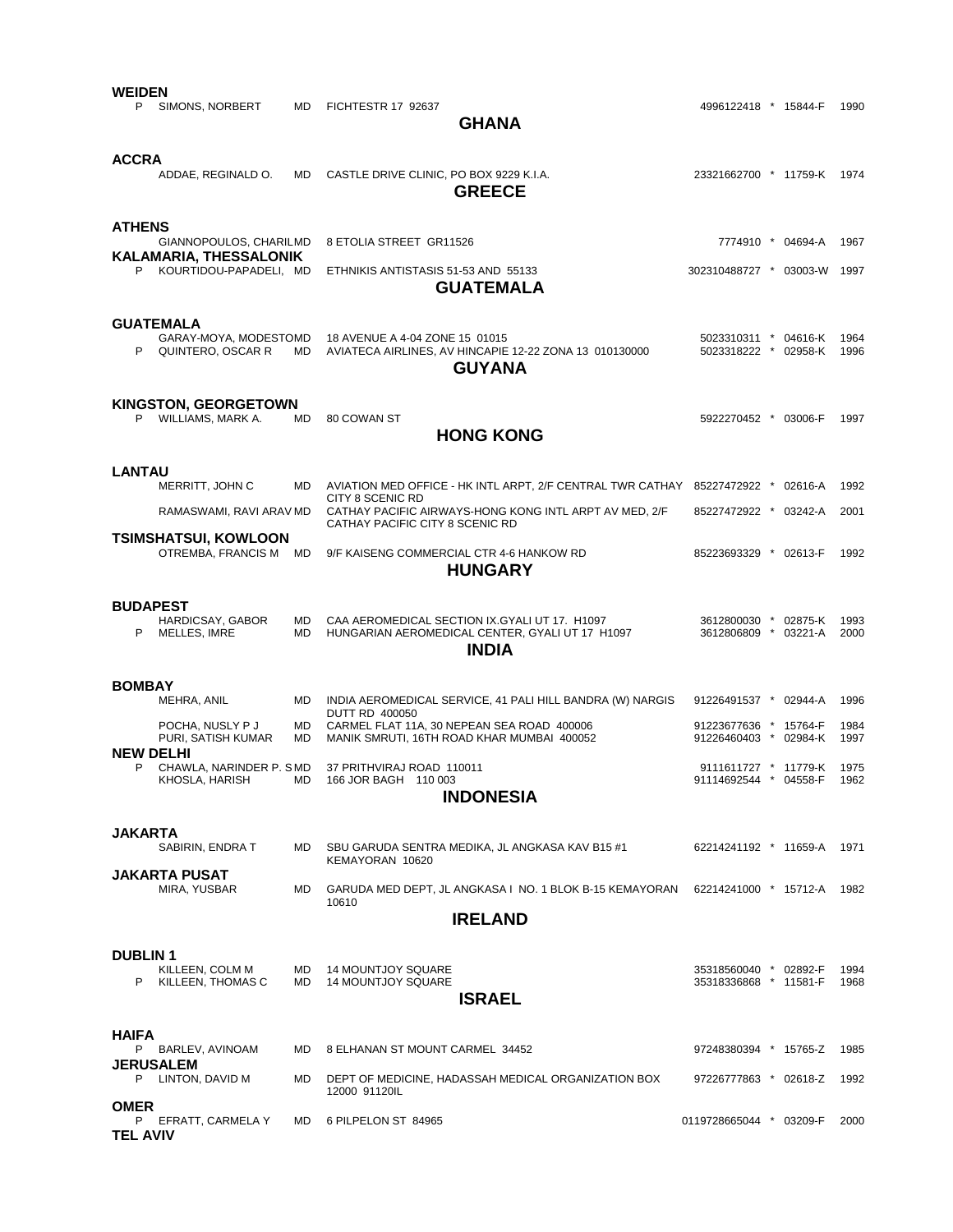GLAZER, ISRAEL MD 89 BOGRASHOW STREET 63297 97235282925 \* 04148-K 1959

### **ITALY**

| BOLOGNA                                       |                  |                                                                                                                                                                             |                                                |  |              |
|-----------------------------------------------|------------------|-----------------------------------------------------------------------------------------------------------------------------------------------------------------------------|------------------------------------------------|--|--------------|
| MARIANI, GIANPIERO F<br><b>MILANO</b>         | MD.              | VIA C A PIZZARDI 18 40138                                                                                                                                                   | 3951398944 * 04622-I                           |  | 1964         |
| P FREILICH, WILLIAM S.<br>PIANCOGNO (BRESCIA) | MD               | AMERICAN-INTL MED CTR, VIA MERCALLI 11 201220000                                                                                                                            | 39258319808 * 03083-K                          |  | 1999         |
| ROTONDO, GAETANO<br>P.<br><b>ROME</b>         | MD               | VIA CONTI 22 25052                                                                                                                                                          | 3968120778 * 15667-A                           |  | 1980         |
| MALIZIA, ENRICO G.<br>VAN DOORNE, DOMINIQ MD  | <b>MD</b>        | 10 V MONTEVIDEO 00198<br>26A PIAZZA STEFANO JACINI 001910000<br><b>JAMAICA</b>                                                                                              | 39068417116 * 15826-K<br>3963291342 * 02885-Z  |  | 1989<br>1993 |
| <b>KINGSTON</b>                               |                  |                                                                                                                                                                             |                                                |  |              |
| ROBERTS, CHARLIE J<br><b>KINGSTON 10</b>      | <b>MD</b>        | 6 HAINING RD                                                                                                                                                                | 8769607728 * 15821-F                           |  | 1989         |
| P<br>GOMES, RICHARD A                         | <b>MD</b>        | DEVON HOUSE EAST UNIT 28, 2 1/2 KINGSWAY<br><b>JAPAN</b>                                                                                                                    | 908769267161 * 15841-F                         |  | 1990         |
| <b>KOBE CITY</b>                              |                  |                                                                                                                                                                             |                                                |  |              |
| TORITA, KENJI<br><b>MINATO-KU, TOKYO</b>      | <b>MD</b>        | TORITA CLINIC, 4-5-8 AIOICHO CHUO-KU 6500025                                                                                                                                | 081783511240 * 02921-A                         |  | 1995         |
| FUJII, KOICHI<br>OTAKU                        | MD               | TOKYO MEDICAL/SURGICAL CLINIC, MORI BLDG 32, 3-4-30 SHIBA<br>KOEN MINATO-KU 1050011                                                                                         | 8134363028 * 11695-1                           |  | 1972         |
| P<br>KIKUCHI, ATSUO                           | MD               | TOKYO INTERNATIONAL AIRPORT, MEDICAL OFFICE 3-3-2<br>HANEDAKUKO POB 61 1446591                                                                                              | 81357571122 * 03251-A                          |  | 2002         |
| ΤΟΚΥΟ                                         |                  |                                                                                                                                                                             |                                                |  |              |
| P<br>KAJI, MASANOBU<br>MARSHALL, JOHN H T     | <b>MD</b><br>MD. | MEDICAL SERVICES, JAL, 3-6-8 HANEDA-KUKO OTA-KU 1440041<br>TOKYO MEDICAL & SURGICAL CLINIC, MORI BLDG 32 3-4-30<br>SHIBA KOEN MINATO-KU 1050011                             | 81357563465 * 02894-A<br>81334363028 * 11739-K |  | 1994<br>1973 |
| P<br>SEKIGUCHI, CHIHARU                       | MD               | SPACE MEDICINE LABORATORY-JIKEI UNIV SCHOOL MED, 3-25-8<br>NISHI-SHIMBASHI MINATO-KU 1058461                                                                                | 81334331111 * 03213-A                          |  | 2000         |
| P<br>TAKAHASHI, HIROSHI<br>TSUKUBA, IBARAKI   | MD               | NOGE 1-14-25 SETAGAYA-KU 158000092                                                                                                                                          | 810337015220 * 03224-F                         |  | 2001         |
| P<br>SHIMADA, KAZUHITO                        | <b>MD</b>        | TSUKUBA SPACE CENTER, 2-1 SENGEN 3058505<br><b>JORDAN</b>                                                                                                                   | 81298543946 * 03216-A                          |  | 2000         |
|                                               |                  |                                                                                                                                                                             |                                                |  |              |
| AMMAN<br>P<br>ABDULHADI, HAITHAM O. MD        |                  | DIRECTOR MED SERVICES BOX 2978                                                                                                                                              | 962625285 * 15669-A                            |  | 1980         |
| BILTAJI, MOHAMED-B                            | MD.              | CHIEF AVIATION MEDICINE DIV, MARKA AIRPORT PO BOX 7547<br>ZC11110                                                                                                           | 96264841401 * 15780-P                          |  | 1985         |
| P<br>JAHSHAN, SAMIR H<br>ZUREIKAT, SAMIR Y    | MD.<br>MD        | PO BOX 9177 11191<br>PO BOX 2424 111810000                                                                                                                                  | 9626644147 * 11742-S<br>96264637647 * 15793-S  |  | 1974<br>1986 |
|                                               |                  | <b>KENYA</b>                                                                                                                                                                |                                                |  |              |
| <b>NAIROBI</b>                                |                  |                                                                                                                                                                             |                                                |  |              |
| P<br>GATABAKI, JOHN P<br>ILAKO, FESTUS M      | MD.<br>MD        | WABERA STREET PO BOX 45901 00100<br>HURLINGHAM HEALTHCARE SERVICES, SCRIPTURE UNION CTR<br>OFF ARGWINGS RD POB 76386                                                        | 2542220431 * 15641-A<br>2542725630 * 03225-K   |  | 1978<br>2001 |
| ROBERTSON, G IRVINE MD                        |                  | NAIROBI HOSPITAL BOX 20005<br><b>KOREA</b>                                                                                                                                  | 2542720722 * 04614-K                           |  | 1964         |
|                                               |                  |                                                                                                                                                                             |                                                |  |              |
| <b>SEOUL</b>                                  |                  |                                                                                                                                                                             |                                                |  |              |
| HAN, BOK SOON                                 | MD               | AEROMEDICAL SERVICE TEAM, KOREAN AIR BLDG KIMPO INTL<br>ARPT 157712                                                                                                         | 8226563858 * 15797-P                           |  | 1986         |
| KIM, JEONG HYUN                               | MD               | ASIANA AIRLINES MEDICAL DEPT, 47 OSAE-DONG KANGSEO-KU<br>157270                                                                                                             | 8226693803 * 01578-K                           |  | 1991         |
| P<br>KWAK, INHO                               | MD               | INTL CLNC/ASAN MEDICAL CTR, 388-1 PUNGNAP-DONG<br>SONGPA-GII 138736                                                                                                         | 82230105001 * 02873-F                          |  | 1993         |
| LEE, MOO HOON<br>LEE, WON KEUN                | MD<br>MD         | AEROMEDICAL SERVICE TEAM, KOREAN AIR 157-712<br>ASIANA AIRLINES, MED DIRECTOR, 3RD FL B-DONG ASIANA<br>TOWN KANGSEO POB 98 #47 OSAE-DONG KANGSEO-KU 157600<br><b>KUWAIT</b> | 82226567150 * 03295-S<br>8226693803 * 02830-F  |  | 2004<br>1994 |
|                                               |                  |                                                                                                                                                                             |                                                |  |              |

### **KUWAIT**

AL DOUB, MUBARAK ALI MD AVIATION MEDICAL CENTRE, KUWAIT INTL AIRPORT PO BOX 1456 9654714793 \* 15840-A 1989 - SAFAT 13015

**LEBANON**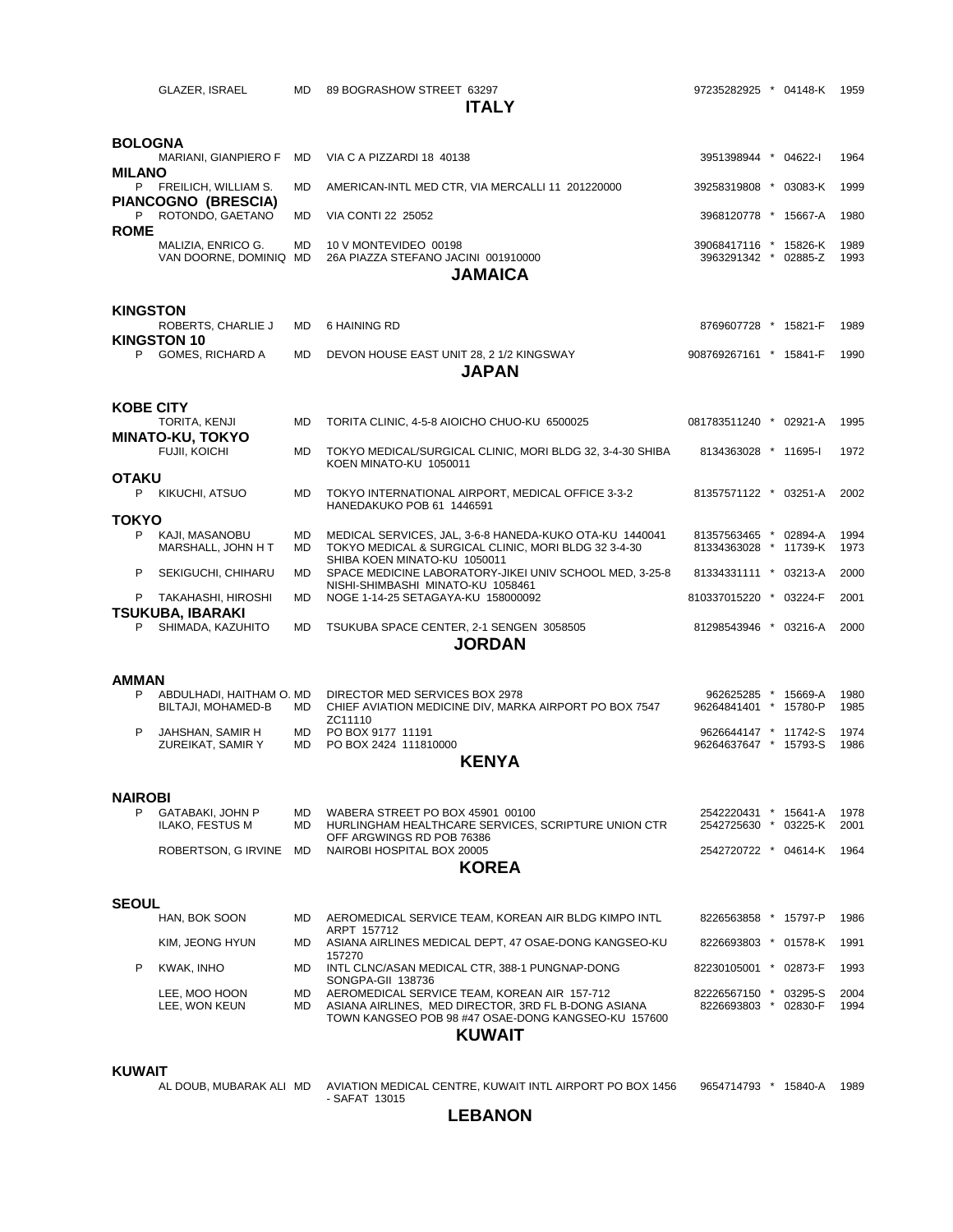| <b>BEIRUT</b>                                                         |                        |                                                                                                                                                                             |                                                            |         |                      |
|-----------------------------------------------------------------------|------------------------|-----------------------------------------------------------------------------------------------------------------------------------------------------------------------------|------------------------------------------------------------|---------|----------------------|
| P<br>BECHARA, GEORGE F<br>MOUKHEIBER, SAMI EMILMD<br>NOUJEIM, FOUAD E | MD.<br>MD.             | MEA MED DEPT, BEIRUT ARPT PO BOX 206 206<br>AMERICAN UNIVERSITY MEDICAL CENTER. I BLISS STREET<br>ACHRAFIEH MAR MITR ST GARZOUZI BLDG BP 166496 166496<br><b>LUXEMBOURG</b> | 9611622666<br>9613240450 * 02891-F<br>9611324624 * 04600-F | 02874-A | 1993<br>1994<br>1963 |
|                                                                       |                        |                                                                                                                                                                             |                                                            |         |                      |
| <b>LUXEMBOURG</b><br>P BISDORFF, JEAN                                 | <b>MD</b>              | HOSPITAL KIRCHBERG 9 RUE EDWARD STEICHEN L2540                                                                                                                              | 35224681 * 02880-A                                         |         | 1993                 |
| <b>LUXEMBURG CITY</b><br>KLEIN, PIERRE ALEXAND MD<br>P                |                        | ASTF, 45 BOULEVARD DU PRINCE HENRI L1724<br><b>MACAU</b>                                                                                                                    | 00352228090 * 03232-G                                      |         | 2001                 |
|                                                                       |                        |                                                                                                                                                                             |                                                            |         |                      |
| <b>MACAU</b><br>EVORA, HUMBERTO A                                     | MD                     | PO BOX 1954<br><b>MALAYSIA</b>                                                                                                                                              | 853313731 * 03153-X                                        |         | 1999                 |
|                                                                       |                        |                                                                                                                                                                             |                                                            |         |                      |
| <b>KUALA LUMPUR</b><br>SAGOO, DALBIR S.<br>P<br>P YONG, ERNEST        | <b>MD</b><br><b>MD</b> | MONT' KIARA MEDICAL CITY, LOT 401 F & G LEVEL 4 50088<br>13-15 LEBUH AMPANG 6TH FL MBSB BLDG 50100                                                                          | 6033822000 * 15689-A<br>60320709742 * 02951-A              |         | 1980<br>1996         |
| <b>SELANGOR</b><br>SINGH, BADHESHA JAGD MD                            |                        | NO. 29 JALAN TANJONG 5/4 46000 PETALING JAYA<br>50728<br><b>MALTA</b>                                                                                                       | 60379566878 * 15584-P                                      |         | 1976                 |
|                                                                       |                        |                                                                                                                                                                             |                                                            |         |                      |
| <b>LUQA</b><br>GALEA, ROBERT<br>TA XBIEX (EUROPE)                     | <b>MD</b>              | MEDICAL CENTRE, ARMED FORCES OF MALTA LUQA BARRACKS                                                                                                                         | 356824227 * 02876-A                                        |         | 1993                 |
| <b>BONNICI, ALFRED</b><br><b>ZEJTUN (EUROPE)</b>                      | <b>MD</b>              | <b>34 CASA BONNICI SIR AUGUSTUS</b>                                                                                                                                         | 356338437 * 11531-A                                        |         | 1968                 |
| VELLA, GEORGE W                                                       | <b>MD</b>              | 93 ST GREGORY STR<br><b>MEXICO</b>                                                                                                                                          | 356694988 * 15647-F                                        |         | 1978                 |
|                                                                       |                        |                                                                                                                                                                             |                                                            |         |                      |
| <b>MEXICO CITY</b><br>AMEZCUA-GONZALES, LU MD                         |                        | ROCHESTER NO 75 COL. NAPOLES 038100000                                                                                                                                      | 5255238217 * 04149-F                                       |         | 1959                 |
| MEXICO D. F.<br>RICO-JAIME, VICTOR M MD                               |                        | APARTADO POSTAL NO. 36-021 11640                                                                                                                                            | 5256265987 * 02943-A                                       |         | 1996                 |
| <b>MEXICO DF</b><br>PINA REYNOSO, ENRIQU MD                           |                        | SAN JOSE INSURGENTES, CALLE PLATEROS 110 EDIF.76-101                                                                                                                        | 5256801377 * 11799-1                                       |         | 1975                 |
|                                                                       |                        | 03900<br><b>MOROCCO</b>                                                                                                                                                     |                                                            |         |                      |
|                                                                       |                        |                                                                                                                                                                             |                                                            |         |                      |
| <b>CASABLANCA</b><br>BOUCHAREB, ABDELALI MD<br>P                      |                        | 124 BLVD RAHAL-EL-MESKINI 20000<br><b>NETHERLANDS</b>                                                                                                                       | 21222319741 * 03228-Z                                      |         | 2001                 |
| <b>HOOFDDORP</b>                                                      |                        |                                                                                                                                                                             |                                                            |         |                      |
| P.<br>ROODENBURG, ANNA M MD<br><b>LUCHTHAVEN SCHIPHOL</b>             |                        | AEROMEDICAL EXPERT CENTRE, DIAMANTIAAN 97 2132WV                                                                                                                            | 31235572555 * 03004-A                                      |         | 1997                 |
| DE VRIES, HENDRIK J<br><b>MAASTRICHT AIRPORT</b>                      | MD                     | KLM AEROMEDISCH INSTITUUT, POSTBUS 7700 (SPL/AM) 1117ZL                                                                                                                     | 0206493400 * 03180-A                                       |         | 1999                 |
| P VAN DEURSEN, RONALD MD<br><b>SCHIPHOL AIRPORT</b>                   |                        | AVIATION MED CTR BV, VLIEGVELDWEG 196 6199AD                                                                                                                                | 031433653344 * 02883-K                                     |         | 1993                 |
| DE VRIES, CHRISTINE D MD                                              |                        | OCCUP HLTH DEPT SPL/AK, ROYAL DUTCH AIRLINES PO BOX 7700<br>1117ZL                                                                                                          | 31206495793 * 02992-A                                      |         | 1997                 |
| GODEFROY, WILLEM A L MD                                               |                        | OCCUPPTL HLTH DEPT SPL/AK, ROYAL DUTCH AIRLINES PO BOX<br>7700 1117 ZL                                                                                                      | 31206491888 * 15749-P                                      |         | 1984                 |
|                                                                       |                        | <b>NETHERLANDS ANTILLES</b>                                                                                                                                                 |                                                            |         |                      |
| <b>CURACAO</b>                                                        |                        |                                                                                                                                                                             |                                                            |         |                      |
| ALLAART, JAN W L<br>FERWERDA, JAN H<br><b>ST MAARTEN</b>              | MD<br>MD               | AEROPUERTO HATO<br><b>16 CERESSTRAAT WILLEMSTAD</b>                                                                                                                         | 59998338317 * 02622-A<br>59994615515 * 15751-P             |         | 1992<br>1997         |
| P VAN DER WAAG JR, ALB MD                                             |                        | MULLET BAY CLINIC, PO BOX 64<br><b>NEW ZEALAND</b>                                                                                                                          | 5995454230 * 15690-F                                       |         | 1980                 |
|                                                                       |                        |                                                                                                                                                                             |                                                            |         |                      |
| <b>AUCKLAND</b><br>DANIELS, WILLIAM L                                 | MD                     | 320 REMUERA ROAD                                                                                                                                                            | 6495246504 * 01575-F                                       |         | 1991                 |
| <b>CHRISTCHURCH</b><br>NEWTON, SUSAN J                                | MD                     | , BOX 2895                                                                                                                                                                  | 64033595370 * 03265-A                                      |         | 2003                 |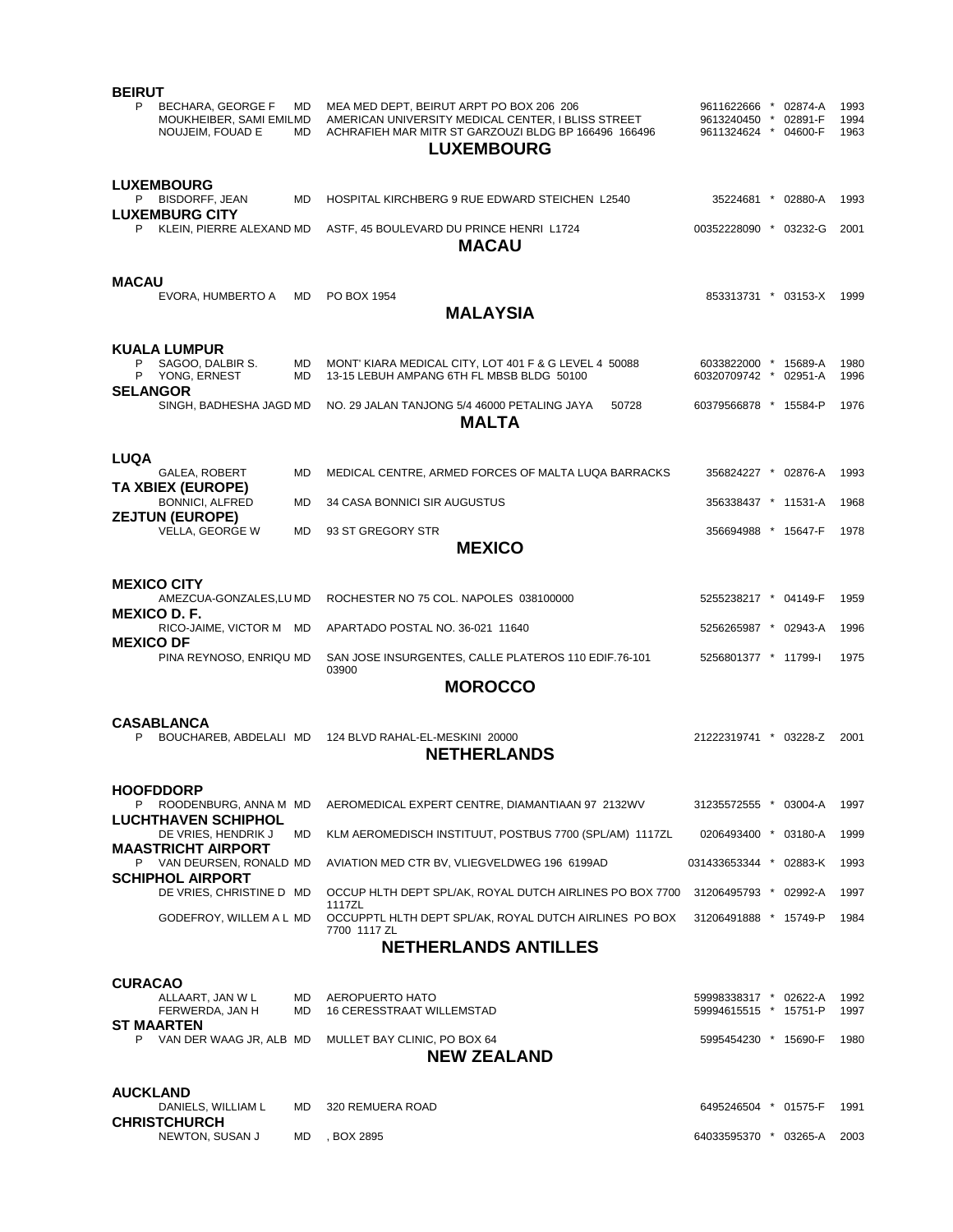## **NICARAGUA**

|                   | <b>MANAGUA D.N.</b><br>GORDILLO, DONALD J                 | MD        | CLINICA MANAGUA, 1310 - CALLE COLON STE 1<br><b>NIGERIA</b>                                                               | 5052226213 * 03254-1                          |  | 2002         |
|-------------------|-----------------------------------------------------------|-----------|---------------------------------------------------------------------------------------------------------------------------|-----------------------------------------------|--|--------------|
|                   | <b>IKEJA, LAGOS</b>                                       |           |                                                                                                                           |                                               |  |              |
|                   | HAGGAI, WILFRED T                                         | <b>MD</b> | NCAA HQS - AEROMEDICAL SECTION, P.M.B. 21029 21038                                                                        | 23417769005 * 03287-A                         |  | 2004         |
| <b>KADUNA</b>     | P OWOLABI, MAKANJUOLA MD                                  |           | MENDS HOSPITAL, 5 ABBA KYARI CLOSE 5B OLD DAWAKI RD POB<br>3001                                                           | 23462238811 * 15726-A                         |  | 1982         |
| <b>LAGOS</b>      | OKUPA, FRANK E                                            | MD        | KUPA MEDICAL CENTER, 4 LATEEF SALAMI ST OFF ARPT RD AJAO 023417743618 * 03277-A<br><b>ESTATE</b>                          |                                               |  | 2003         |
|                   | <b>SURULERE, LAGOS</b><br>AKINLADE, HAKIM A               | MD        | RAO HOSPITAL, 93 RANDLE AVE<br><b>NORWAY</b>                                                                              | 23415832423 * 03227-F                         |  | 2001         |
|                   |                                                           |           |                                                                                                                           |                                               |  |              |
| <b>LYSAKER</b>    |                                                           |           |                                                                                                                           |                                               |  |              |
|                   | DVERGSDAL, PETER<br>TJENSVOLL, LARS                       | MD<br>MD  | <b>KILENVN 45 N1366</b><br>FORNEBUVEIEN 39 1366                                                                           | 4767102660 * 15798-F<br>4767120200 * 15824-F  |  | 1986<br>1989 |
| <b>OSLO</b>       | KRAVIK, STEIN E                                           | MD        | JOHAN EVJES V #15 0667                                                                                                    | 4722273355 * 15785-A                          |  | 1986         |
| <b>SANDNES</b>    | CAPPELEN, PER-JOHAN MD                                    |           | MARIUS SKADSEMS VEI 21 N4316                                                                                              | 4751652092 * 15700-A                          |  | 1981         |
|                   |                                                           |           | OMAN                                                                                                                      |                                               |  |              |
|                   |                                                           |           |                                                                                                                           |                                               |  |              |
|                   | <b>SEEB, MUSCAT</b><br>AL-LAMKI, SULAIMAN A. M<br>03298-A | 2004      | MD<br>DIRECTOR, MEDICAL CARE OFFICE, ROYAL FLIGHT - OMAN 968516214                                                        |                                               |  |              |
|                   |                                                           |           | <b>PAKISTAN</b>                                                                                                           |                                               |  |              |
|                   |                                                           |           |                                                                                                                           |                                               |  |              |
| KARACHI           |                                                           |           |                                                                                                                           |                                               |  |              |
|                   | BUTT, KHALID M.<br>KADIR, S G                             | МD<br>MD. | HASHMNAIS HOSPITAL, JM 75 JACOB LINES 74400<br>CHIEF MED OFFICER, AERO-MED CTR CAA INSPECTORATE DIV<br>KARACHI ARPT 72500 | 9225857687 * 11797-A<br>92219218109 * 15752-A |  | 1975<br>1984 |
| <b>LAHORE</b>     | VEERJI, SHAUKAT ALI                                       | <b>MD</b> | J-5 ERUM VILLAS GULSHAN-E-IQBAL BLK 14                                                                                    | 922149307842 * 11753-A                        |  | 1974         |
| P                 | AKHTAR, SALEEM A                                          | <b>MD</b> | 430-Y PHASE 3 L.C.C.H.S.                                                                                                  | 9242893194 * 02635-A                          |  | 1992         |
|                   |                                                           |           | <b>PALAU</b>                                                                                                              |                                               |  |              |
| <b>KOROR</b>      |                                                           |           |                                                                                                                           |                                               |  |              |
|                   | ROBERTS, EMAIS                                            | <b>MD</b> | FAMILY SURGICAL CLINIC, PO BOX 1652 96940<br><b>PANAMA</b>                                                                | 6804886920 * 03293-I                          |  | 2004         |
|                   |                                                           |           |                                                                                                                           |                                               |  |              |
|                   | <b>PANAMA CITY</b><br>STAFF, CARLOS E                     |           | MD CENTRO MEDICO NACIONAL, PO BOX 10-717 004<br><b>PERU</b>                                                               | 5072253963 * 15636-A 1991                     |  |              |
|                   |                                                           |           |                                                                                                                           |                                               |  |              |
| <b>LIMA</b>       | LARI-CASTRILLON, NORAMD                                   |           | CLINICA ANGLO AMERICANA, ALFREDO SALAZAR S/N (CUADRA                                                                      | 0115112213656 * 03255-K                       |  | 2002         |
|                   | ORMENO VALDIZAN, GIN MD                                   |           | TRES) SAN ISIDRO<br>AV. LAS ARTES NORTE 1119                                                                              | 5113461827 * 03273-F                          |  | 2003         |
|                   |                                                           |           | <b>PHILIPPINES</b>                                                                                                        |                                               |  |              |
|                   | <b>OLONGAPO CITY</b>                                      |           |                                                                                                                           |                                               |  |              |
| <b>PASAY CITY</b> | CALAPATIA, DAVID O.                                       | MD        | 1-24TH ST E BAJAC-BAJAC 2200                                                                                              | 0472222002 * 02950-F                          |  | 1996         |
|                   | DARIO, CESAR A.                                           | MD        | AIR TRANSPORTATION OFFICE, MIA ROAD<br><b>POLAND</b>                                                                      | 6328321294 * 15611-A                          |  | 1977         |
|                   |                                                           |           |                                                                                                                           |                                               |  |              |
| WARSAW            |                                                           |           |                                                                                                                           |                                               |  |              |
| WARSZAWA          | BUCZYLKO, LESZEK H                                        | MD        | LOT POLISH AIRLINES MED CTR, 1A ZWIRKI 1 WIGURY 00906                                                                     | 226504773 * 03025-1                           |  | 1997         |
|                   | <b>WOJCIK, RAFAL</b>                                      | MD        | POLISH INSTITUTE OF AVN MED, INTERNAL DEPT KRASINSKIEGO<br>54 STR 01755                                                   | 0501074962 * 03214-K                          |  | 2000         |
|                   |                                                           |           | <b>PORTUGAL</b>                                                                                                           |                                               |  |              |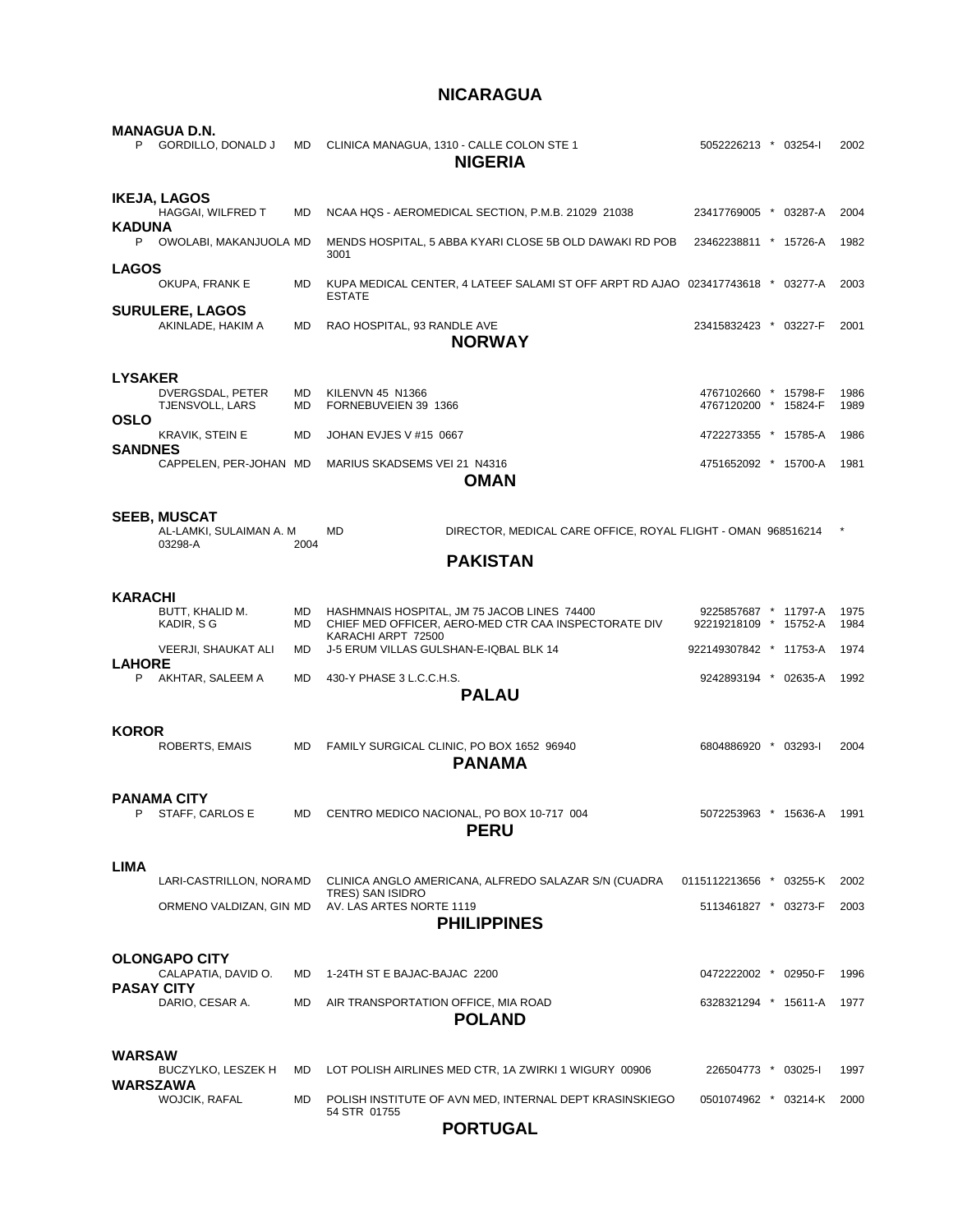### **LISBON**

MATOS, PEDRO M P MD PORTUGUESE DIABETIC ASSOC, RUA RODRIGO DA FONSECA 1 35113816100 \* 01443-K 1991  $1250$ PINTO-FERREIRA, JOSE MD TAP-AIR PORTUGAL MED DEPT, AEROPORTO DE LISBOA EDIF 8 35118415528 \* 03007-A 1997 1704

**QATAR** 

### **DOHA**

| AL-NAIMA, ABDUL AZIZ MD PO BOX 16293 0974<br>AL-SAEY. HAMAD JABER MD PO BOX 308 |  | 974616536 * 02987-S 1997<br>, * 02890-S<br>974882335 | 1994 |  |  |  |  |
|---------------------------------------------------------------------------------|--|------------------------------------------------------|------|--|--|--|--|
| <b>SAUDI ARABIA</b>                                                             |  |                                                      |      |  |  |  |  |

### **DHAHRAN**

| P                | AL-OTAIBI, SULTAN THOA                                   |            | MD                                      | DHAHRAN HEALTH CENTER, SAUDI ARAMCO PO BOX 11606 3131196638778307 |                       |         |      |
|------------------|----------------------------------------------------------|------------|-----------------------------------------|-------------------------------------------------------------------|-----------------------|---------|------|
|                  | 03146-P<br>MANSOUR, SAMIR H S                            | 1999<br>MD | SAMSO, SAUDI ARAMCO PO BOX 76 313110000 |                                                                   | 96638778163 * 15763-P |         | 1984 |
| <b>JEDDAH</b>    |                                                          |            |                                         |                                                                   |                       |         |      |
|                  | ABDALLAH, GALAL ALI                                      | MD         | 214440000                               | DRS BLDG-ALNAKAHEEL CTR, MEDINA RD #15382 PALASTIN SQ             | 96626696494 * 15855-S |         | 1990 |
|                  | ADI, MOUSAED Z                                           | MD         | INTL ARPT PROJECTS, POB 6326 21442      |                                                                   | 96626854036 * 15744-F |         | 1983 |
|                  | AL-SAYED, SALIM AHMEDMD                                  |            |                                         | SAUDIA ARABIAN AIRLINES, MEDICAL SERVICES CC:506 PO BOX           | 96626861672 *         | 02905-K | 1995 |
|                  | AL-TOUKHI, M SHERIF S MD                                 |            | 167 212310000                           | SAUDIA ARLN MED SERVICE POB 167 CC 507 212310000                  | 96626863235 *         | 02911-M | 1995 |
|                  | AZZOQA, KHALIL S                                         | MD         |                                         | SAUDI ARABIAN ARLNS MED DEPT PO BOX 167 212310000                 | 96626833894 *         | 15597-K | 1977 |
|                  | BAHANNAN, OSAMA A                                        | MD         |                                         | SAUDIA MEDICAL SERVICES, PO BOX 620 CC 506 212310000              | 96626861990 * 15796-F |         | 1986 |
|                  | GHARIEB, KHALID A.                                       | MD         | 212310000                               | SAUDI ARABIAN AIRLINES, MED SERVICES CC:507 PO BOX 167            | 96626864397 * 02897-K |         | 1994 |
|                  | MONEM, MOHAMMED A                                        | MD         | 214520000                               | DR ERFAN HOSPITAL, PRINCE FAHAD ST (AL SETEEN) POB 6519           | 96626820022 * 15728-A |         | 1982 |
|                  | YOUNIS, MOHD HANI A                                      | MD         |                                         | SAUDI ARABIAN AIRLINES MEDICAL SERVICES, PO BOX 167 21442         | 96626864233 * 15791-Q |         | 1986 |
|                  | ZAHRAN, OSAMA A H                                        | MD         | 167 212310000                           | SAUDI ARABIAN AIRLINES MEDICAL SERVICES, CC: 507 PO BOX           | 96626864047 *         | 02913-Z | 1995 |
| <b>MADINAH</b>   |                                                          |            |                                         |                                                                   |                       |         |      |
|                  | ANBARSERRI, MAHMOODMD                                    |            | PO BOX 4408                             |                                                                   | 96648444024 * 03033-F |         | 1997 |
| <b>RIYADH</b>    |                                                          |            |                                         |                                                                   |                       |         |      |
| P                | BOTHA, CORNELIUS J                                       | MD         | 0140                                    | MEDICAL CENTRE, KING FAISAL AIR ACADEMY RIYADH AIR BASE           | 6614766566 * 02896-A  |         | 1994 |
|                  | SAMY, AMAL<br><b>RIYADH AIR BASE</b>                     | MD         |                                         | TRANSAD CLINIC, SULIMANIA AREA PO BOX 92881 11663                 | 96614645050 * 03143-F |         | 1999 |
|                  | JAD, AHMED M A                                           | MD         |                                         | RIYADH AIR BASE MEDICAL CENTER, PO BOX 25100 114660000            | 96614911656 * 03292-F |         | 2004 |
|                  |                                                          |            |                                         | <b>SENEGAL</b>                                                    |                       |         |      |
|                  |                                                          |            |                                         |                                                                   |                       |         |      |
| <b>DAKAR</b>     |                                                          |            |                                         |                                                                   |                       |         |      |
|                  | KAOUK, MAJDI M                                           | <b>MD</b>  |                                         | CABINET DU DOCTEUR KAOUK, 144 JOSEPH GOMIS BP 1742                | 2218234679 * 15703-K  |         | 1981 |
|                  |                                                          |            |                                         | <b>SERBIA</b>                                                     |                       |         |      |
|                  |                                                          |            |                                         |                                                                   |                       |         |      |
| <b>BELGRADE</b>  |                                                          |            |                                         |                                                                   |                       |         |      |
|                  | RUDNJANIN, SLOBODAN MD                                   |            |                                         | HEAD OF INSTITUTE OF AVN MED, MILITARY MED ACADEMY                | 38111661336 * 03289-A |         | 2004 |
|                  |                                                          |            | 11000                                   |                                                                   |                       |         |      |
|                  |                                                          |            |                                         | <b>SINGAPORE</b>                                                  |                       |         |      |
|                  |                                                          |            |                                         |                                                                   |                       |         |      |
| <b>SINGAPORE</b> |                                                          |            |                                         |                                                                   |                       |         |      |
| P                | KHOO, MICHAEL                                            | <b>MD</b>  |                                         | PARKWAY CLINIC & SURGERY, #05-01 MEDICAL CENTRE 80                | 653441991 * 02637-A   |         | 1993 |
|                  | MEDORA, FIRDOS                                           | <b>MD</b>  | MARINE PARADE RD 449269                 | MEDORA CLNC & SURGERY, 115 UPPER PAYA LEBAR RD 534833             | 652880035 * 01453-F   |         | 1991 |
|                  |                                                          |            |                                         | <b>SLOVENIA</b>                                                   |                       |         |      |
|                  |                                                          |            |                                         |                                                                   |                       |         |      |
| <b>LJUBLJANA</b> |                                                          |            |                                         |                                                                   |                       |         |      |
| P                | KOZELJ, TOMAZ F                                          | <b>MD</b>  | HEALTH CENTRE OF MOD, STULA BS 1210     |                                                                   | 38615813458 * 02948-I |         | 1996 |
|                  |                                                          |            |                                         | <b>SOUTH AFRICA</b>                                               |                       |         |      |
|                  |                                                          |            |                                         |                                                                   |                       |         |      |
|                  |                                                          |            |                                         |                                                                   |                       |         |      |
|                  | <b>BIRCHES ACRES, KEMPTON</b><br><b>BOSHOFF, PETER J</b> | MD         |                                         | BIRCH ACRES SHOPPING CTR, MARABOE RD PO BOX 6664 1621             | 27113931915 * 02941-A |         | 1996 |
|                  | <b>DURBAN NORTH</b>                                      |            |                                         |                                                                   |                       |         |      |
|                  | P RATHGEBER, WALTER F MD                                 |            | 100 FAIRWAY BEACHWOOD 4051              |                                                                   | 27315611777 * 11614-A |         | 1969 |
|                  | <b>JOHANNESBURG</b>                                      |            |                                         |                                                                   |                       |         |      |
|                  | PRETORIUS, HERCULES MD                                   |            | PO BOX 13150 0014                       |                                                                   | 27116591014 * 02881-A |         | 1993 |
|                  | <b>LANGEBAANWEG</b>                                      |            |                                         |                                                                   |                       |         |      |
|                  | P BEDFORD, ROBERT W                                      | MD         | BOX 105 7375                            |                                                                   | 27833024424 * 02939-A |         | 1996 |
| <b>LANSERIA</b>  |                                                          |            |                                         |                                                                   |                       |         |      |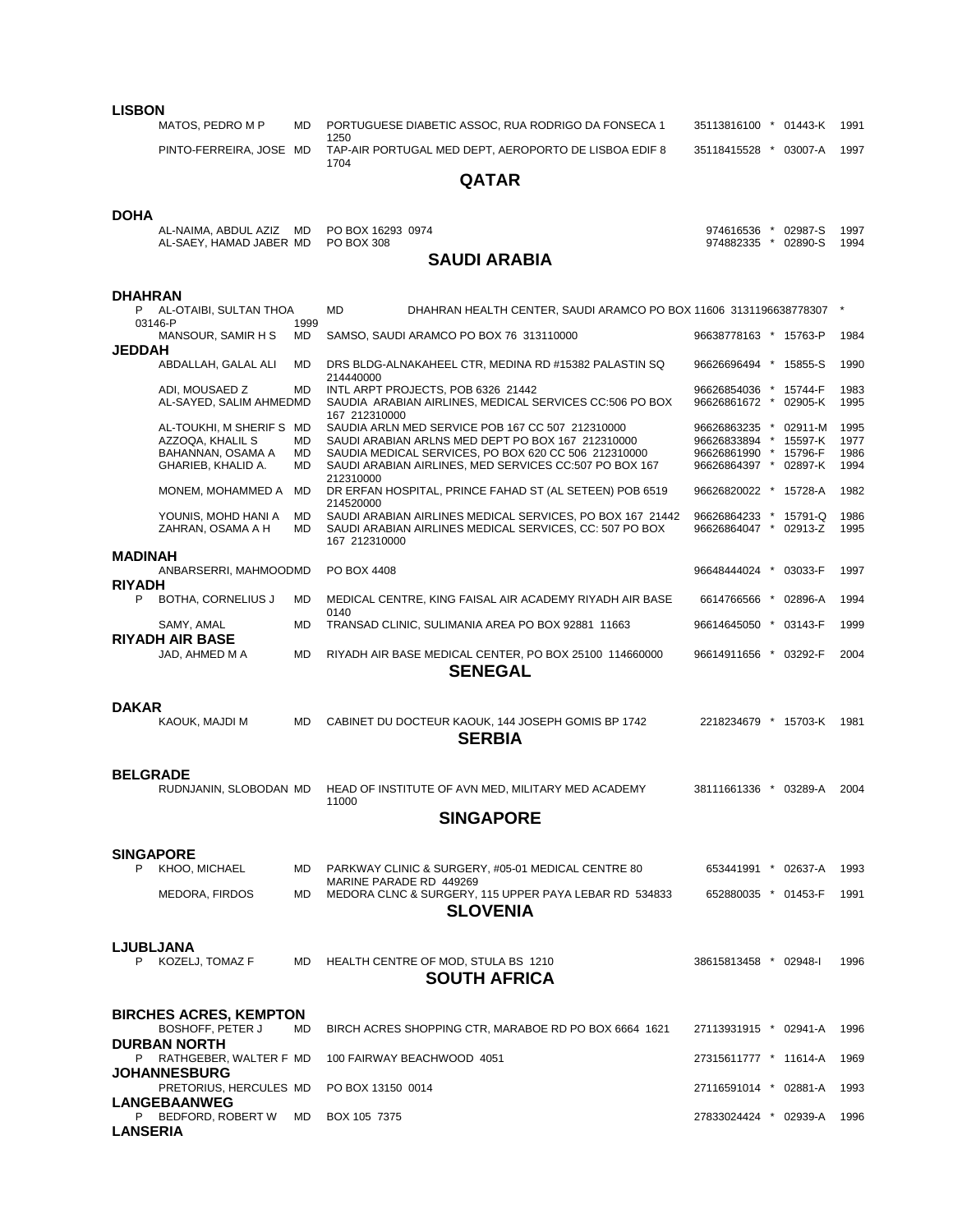| MURRAY, PIETER W<br><b>PRETORIA</b>                                                   | МD               | PO BOX 732 1748                                                                                                                                                                                       | 0116591014 * 03297-A                                                                            |  |  | 2004                         |  |  |  |
|---------------------------------------------------------------------------------------|------------------|-------------------------------------------------------------------------------------------------------------------------------------------------------------------------------------------------------|-------------------------------------------------------------------------------------------------|--|--|------------------------------|--|--|--|
| <b>BUYS, PHILIP W</b><br><b>VANDERBIJLPARK</b>                                        | <b>MD</b>        | 829 PRIMULA RD MORELETA PK BOX 39298 0044                                                                                                                                                             | 0129985928 * 02614-F                                                                            |  |  | 1992                         |  |  |  |
| LATEGAN, CORNELIS J<br>P<br>P<br>LATEGAN, PETRUS J.                                   | MD<br>MD.        | PO BOX 397 CORMED CENTER PASTEUR BLVD 1900<br>PO BOX 397 CORMED CLINIC PASTEUR BLVD 1900<br><b>SOUTH-WEST AFRICA</b>                                                                                  | 27169311751 * 15675-F<br>27169311751 * 02619-F                                                  |  |  | 1980<br>1992                 |  |  |  |
| OLYMPIA, NAMIBIA<br>JORDAAN, DANIEL C                                                 | <b>MD</b>        | LOLOPARK NO. 5 REGINALD WALKER ST 80228<br><b>SPAIN</b>                                                                                                                                               | 06153166 * 03212-A                                                                              |  |  | 2000                         |  |  |  |
| <b>BARCELONA</b><br>NIETO, MIGUEL C<br><b>MADRID</b>                                  | <b>MD</b>        | GRAN VIA C CATALANAS 774-50 5 1a 08013                                                                                                                                                                | 3432462149 * 11542-K                                                                            |  |  | 1968                         |  |  |  |
| MUNOZ, ELISA<br>MUNOZ, ELISEO M<br>PEREZ-SASTRE, JOSE-M MD<br>RIOS-TEJADA, FRANCIS MD | MD<br>MD         | Po CASTELLANA 224 bajo derecha 280460000<br>CUZCO CLINIC, 170 PASEO DE LA CASTELLANA 28046<br>IBERIA MED/CLINICA PACAR BARAJAS ARPT 280420000<br>CIMA - ARTURO SORIA 82 280270000<br><b>SRI LANKA</b> | 34913150105 * 02932-F<br>3413150105 * 04141-K<br>34915873865 * 02920-A<br>34913677458 * 01458-A |  |  | 1996<br>1958<br>1995<br>1991 |  |  |  |
| <b>COLOMBO</b><br>WEERASENA, LAKSHMAN MD                                              |                  | COLOMBO MEDICARE SERVICES LTD, 372 GALLE ROAD 03<br><b>SUDAN</b>                                                                                                                                      | 941573523 * 03206-A                                                                             |  |  | 2000                         |  |  |  |
| <b>KHARTOUM</b><br>EL RASOUL, AHMED H                                                 | <b>MD</b>        | KOGALI MEDICAL CENTER, SAYED A/RAHMAN ST BOX 2506<br><b>SURINAME</b>                                                                                                                                  | 24911772213 * 15679-A                                                                           |  |  | 1980                         |  |  |  |
| <b>PARAMARIBO</b><br>GOMES, DARRYL M<br>MAC DONALD, HENK                              | <b>MD</b><br>MD. | KONINGSTR. 147<br>29 TOURTONNELAAN<br><b>SWEDEN</b>                                                                                                                                                   | 597472578 * 02856-F<br>597425330 * 02855-F                                                      |  |  | 1994<br>1994                 |  |  |  |
| <b>HARSFJARDEN</b><br>LARSSON, PER-GUNNAR MD<br>P                                     |                  | NAVAL BASE EAST (OSKUSTENS MARINBAS), BASE MEDICAL<br>SERVICE (HSE) SE13061                                                                                                                           | 460850263394 * 03038-A                                                                          |  |  | 1998                         |  |  |  |
| <b>ORKELLJUNGA</b><br>P AARNELL, GORAN J                                              | <b>MD</b>        | HEALTHCARE CENTER, STOCKHOLMSVAGEN 2 S28621                                                                                                                                                           | 4643552065 * 02838-V                                                                            |  |  | 1994                         |  |  |  |
| <b>UPPLANDS/VASBY</b><br>P BODEGARD, MAGNUS K MD                                      |                  | KANALVAGEN 7 19461<br><b>SWITZERLAND</b>                                                                                                                                                              | 46859421040 * 02975-A                                                                           |  |  | 1996                         |  |  |  |
| <b>BINNINGEN</b>                                                                      |                  |                                                                                                                                                                                                       |                                                                                                 |  |  |                              |  |  |  |
| BAXAS, ANITA<br>BAXAS, SAM                                                            | MD<br>MD         | BAXAMED MEDICAL CENTER, HAUPTSTRASSE 4 4102<br>BAXAMED MEDICAL CENTER, HAUPTSTRASSE 4 4102                                                                                                            | 41614221292 * 03126-F 1999<br>41614221295 * 15721-F                                             |  |  | 1982                         |  |  |  |
| <b>GENEVE</b><br>P.<br>HYDE, ALEXIS LOUIS<br>P VILLARD, FREDERIC                      | МD<br>MD.        | 26, AV. DE LA GARE DES EAUX-VIVES 1208<br>MEDICAL CTR GENEVA ARPT, 20 ROUTE DE PRE-BOIS 1215                                                                                                          | 41227350588 * 15846-K<br>227883550 * 03001-A                                                    |  |  | 1990<br>1997                 |  |  |  |
| <b>MELIDE</b><br>P MEILE, JEAN-OSCAR                                                  | MD.              | VIA POCOBELLI 15 6815                                                                                                                                                                                 | 41916494433 * 02979-A                                                                           |  |  | 1996                         |  |  |  |
| <b>TRIMBACH, SOLOTHURN</b><br>NAF, URS                                                | MD               | <b>BASLERSTR 116 4632</b>                                                                                                                                                                             | 41622934266 * 03089-A                                                                           |  |  | 1999                         |  |  |  |
| <b>ZURICH</b><br>SZE, LEON                                                            | МD               | FACHARZT FUR INNERE MEDIZIN FMH, LIMMATQUAI 78 8001                                                                                                                                                   | 4112618131 * 03203-K                                                                            |  |  | 2000                         |  |  |  |
| <b>ZURICH-FLUGHAFEN</b><br>P MUFF, SEVERIN                                            | MD.              | SWISS MEDICAL SERVICES, SWISS TRAINING CTR BLDG A                                                                                                                                                     | 41438126833 * 02980-K                                                                           |  |  | 1996                         |  |  |  |
| CH8058<br><b>TAIWAN</b>                                                               |                  |                                                                                                                                                                                                       |                                                                                                 |  |  |                              |  |  |  |
|                                                                                       |                  |                                                                                                                                                                                                       |                                                                                                 |  |  |                              |  |  |  |
| TAIPEI<br>SHEN, SHIH-CHEE<br>TAIPEI 106                                               | MD               | AVIATION MEDICAL CTR, TAIWAN TAIPEI ARPT                                                                                                                                                              | 225456700 * 02607-K                                                                             |  |  | 1997                         |  |  |  |
| P<br>LI, CHIN-MING                                                                    | MD               | COUNTRY HOSPITAL DIV OF CARDIOLOGY, 61 SECTION 4 REN-AI<br>RD                                                                                                                                         | 88690076959 * 03072-A                                                                           |  |  | 1998                         |  |  |  |
| <b>YOU FEN, MIAOLI</b><br>SHUM, PATRICK                                               | MD               | DEPT OF OPHTHALMOLOGY, WEI GONG MEMORIAL HOSP #116                                                                                                                                                    | 27082121 * 02969-Q                                                                              |  |  | 1996                         |  |  |  |

**TAIWAN, ROC** 

REN-AI RD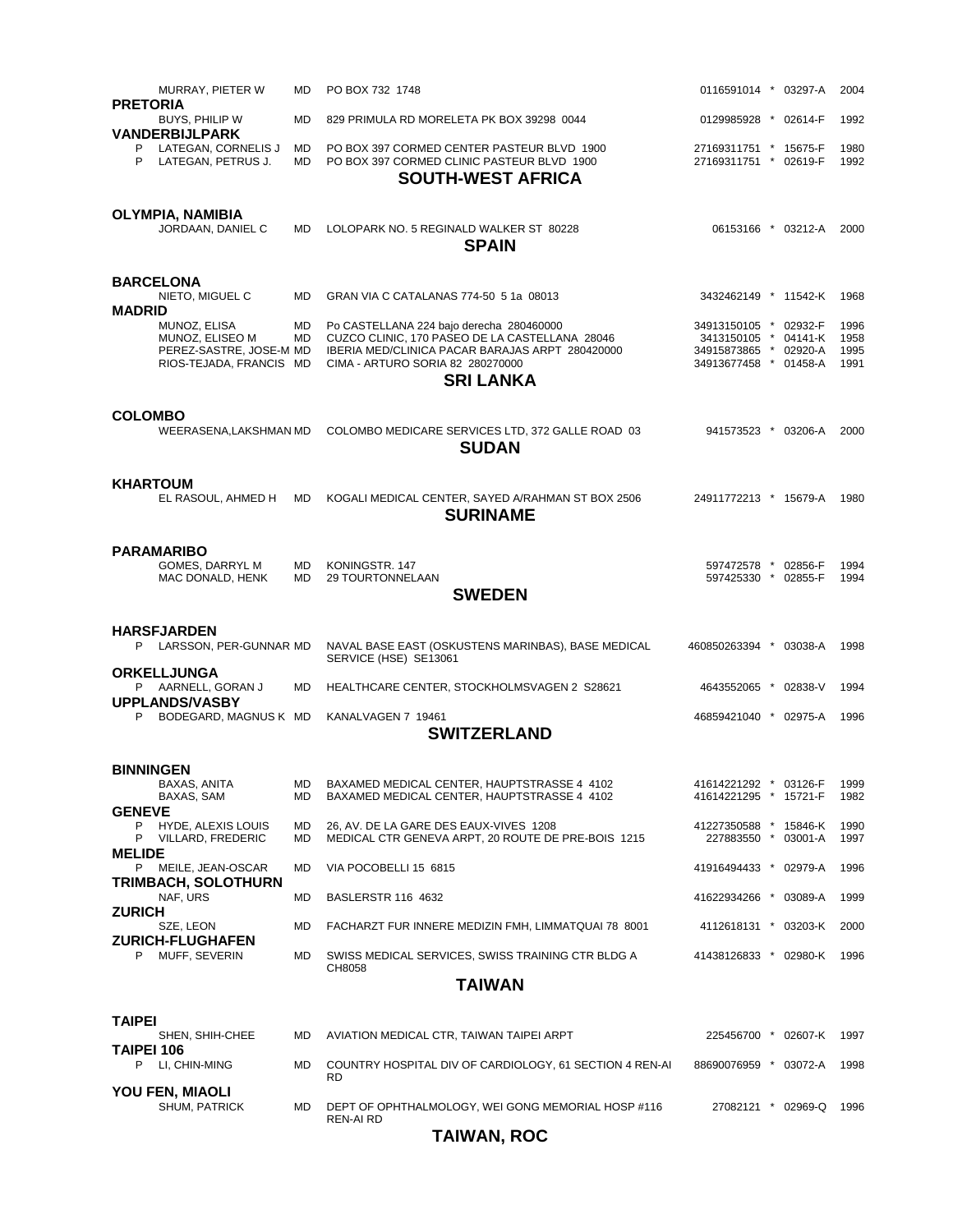| TAIPEI                   | SHIU, JIAN                                                                             | <b>MD</b>              | CIVIL AVIATION MEDICAL CENTER, TAIPEI SUNG SHAN AIRPORT 8862254567002 *<br><b>THAILAND</b>                                                                        |                                                                         | 03286-A                             | 2004                 |
|--------------------------|----------------------------------------------------------------------------------------|------------------------|-------------------------------------------------------------------------------------------------------------------------------------------------------------------|-------------------------------------------------------------------------|-------------------------------------|----------------------|
| <b>BANGKOK</b><br>P<br>P | KAJORNBOON, SUTUSP MD<br>NAMFAR, SAYOM                                                 | <b>MD</b>              | BANGKOK GENERAL HOSPITAL, 2 SOI SOONVIJAI 7 NEW<br>PETCHBURI RD 10320<br>PHRA MONGKUT KLAO HOSP, 315 RAJVITHI RD 10400<br><b>TRINIDAD &amp; TOBAGO</b>            | 6618328601 * 01449-A<br>6625792201 * 15705-A                            |                                     | 1991<br>1981         |
|                          | <b>PORT OF SPAIN</b><br>MILLAR, STUART IAN<br>YIP CHOY, R TREVOR                       | <b>MD</b><br><b>MD</b> | 66 PEMBROKE ST<br>55 WOODFORD STREET<br><b>TURKEY</b>                                                                                                             | 8686245762 * 01584-F<br>8096227252 * 01583-F                            |                                     | 1992<br>1992         |
| <b>ESKISEHIR</b>         | ALAN, MUSTAFA                                                                          | <b>MD</b>              | GULHANE AS. TIP. AKADEMISI, HAVAVE UZAY HEKIMLIGI AD HAVA 903122912460 * 03222-A<br>HASTANESI 26020<br><b>UGANDA</b>                                              |                                                                         |                                     | 2000                 |
| <b>MBARARA</b><br>P      | PEPPER, LARRY J                                                                        | DO                     | MBARARA UNIV/SCIENCE&TECH, DEPT OF MED PO BOX 1410<br>UNITED ARAB EMIRAT                                                                                          | 25648520872 * 02970-A                                                   |                                     | 1996                 |
| <b>ABU DHABI</b>         | SODHI, SURENDRA                                                                        | <b>MD</b>              | AL NOOR HOSPITAL, KHALIFA ST PO BOX 46713<br><b>UNITED ARAB EMIRATES</b>                                                                                          | 0097126139242 * 03283-A                                                 |                                     | 2003                 |
| ABU DHABI<br>P           | MC CULLOCH, JOHN P R MD                                                                |                        | APT 306 NEXT BLDG CORNER HAMDAN/NAJDA ST POB 8031                                                                                                                 | 97126333900 * 15779-F                                                   |                                     | 1985                 |
| <b>DUBAI</b><br>P<br>P   | AKEL, ROGER<br>BEATTON, ALASDAIR G MD<br>HOSEGOOD, IAN M                               | MD<br><b>MD</b>        | MAGRUDY'S MALL 2ND FL BEACH RD POB 11962<br>EMIRATES AIRLINES, PO BOX 686<br>EMIRATES CLINIC, PO BOX 26777<br><b>UNITED KINGDOM</b>                               | 97143442773 * 15795-F<br>97143167220 * 15857-A<br>97143167272 * 03262-A |                                     | 1986<br>1990<br>2002 |
|                          | <b>ABERDEEN, SCOTLAND</b><br>HOWARTH, PETER F                                          | MD                     | THE RECTORY, 38 OLDMELDRUM RD BUCKSBURN AB219DU                                                                                                                   | 441224715146 * 15729-F                                                  |                                     | 1982                 |
|                          | <b>BISHOPS STORTFORD</b><br>WALLACE, JAMES T                                           | MD                     | 40 HADHAM RD CM232QT                                                                                                                                              | 1279654053 * 11735-F                                                    |                                     | 1973                 |
| P                        | <b>CHELTENHAM GLOS</b><br>RAMSAY, IAN D                                                | <b>MD</b>              | PORTLAND PRACTICE, ST PAUL'S MED CENTRE 121 SWINDON RD                                                                                                            | 01242707792 * 02946-F                                                   |                                     | 1996                 |
|                          | <b>CHELTENHAM, GLOSCESTE</b><br>COCKS, CHARLOTTE E. MD                                 |                        | GL504DP<br>MOORE HEALTH CENTRE, MOORE RD BOURTON-ON-THE-WATER 441451820242 * 03147-F<br>GL542AZ                                                                   |                                                                         |                                     | 1999                 |
|                          | <b>CHRISTCHURCH, DORSET</b><br>GAMPER, NICHOLAS H                                      | MD                     | BURTON MEDICAL CENTRE, THE STABLE BLOCK SALISBURY                                                                                                                 | 441202474311 * 15803-F                                                  |                                     | 1987                 |
| <b>DAVENTRY</b>          | HICKISH, GORDON W                                                                      | MD                     | ROAD BH237JN<br>NEW MED CNTR, RINGWOOD RD BRANSGORE NR BH238AD                                                                                                    | 1425672857 * 15632-A                                                    |                                     | 1978                 |
| <b>DORSET</b>            | P VOETEN, FRANK J.A.M.                                                                 | MD                     | DANETRE MEDICAL PRACTICE, LONDON ROAD NN114EJ                                                                                                                     | 441327703333 * 03285-F                                                  |                                     | 2003                 |
|                          | HICKISH, ANGUS E                                                                       | MD                     | NEW MEDICAL CENTRE, RINGWOOD RD BRANSGORE NEAR<br>CHRISTCHURCH BH238AD                                                                                            | 1425672857 * 02960-F                                                    |                                     | 1996                 |
|                          | <b>DOUGLAS, ISLE OF MAN</b><br>PILLING, ADRIAN C                                       | MD                     | KENSINGTON GROUP PRACTICE, KENSINGTON ROAD                                                                                                                        | 4401624676774 * 03241-F                                                 |                                     | 2001                 |
| P                        | <b>EASTBOURNE. E SUSSEX</b><br>MARSHALL, MONTAGUE FMD<br>WADDY, ROSEMARY S             | MD                     | 64 MARLBOROUGH COURT SOUTHFIELDS RD BN211BT<br>MIS HOUSE, 23 ST LEONARDS RD BN213PX                                                                               | 441323731160 * 11755-A<br>1323724889 * 02879-A                          |                                     | 1974<br>1993         |
| <b>ESSEX</b><br>P        | ORTON, PETER K                                                                         | MD                     | AVIATION MEDICA INFLITE, HANGAR ONE FIRST AVE LONDON<br>STANSTED ARPT CM241RY                                                                                     | 448701610098 * 03211-F                                                  |                                     | 2000                 |
|                          | <b>FAIRFORD, GLOUCESTERSH</b><br>BENZIE, ALEXANDER S MD<br><b>GATWICK, WEST SUSSEX</b> |                        | HILARY COTTAGE SURGERY KEBLE LAWNS GL74BQ                                                                                                                         | 0441285713367 * 15699-A                                                 |                                     | 1981                 |
| P<br>P                   | HUNTER, ROBERT M<br>JOHNSTON, RAYMOND V MD<br>MCGREGOR, ANDREW R MD                    | MD                     | CAA MEDICAL DEPT, AVIATION HOUSE SOUTH AREA RH60YR<br>CAA MEDICAL DEPT, AVIATION HOUSE SOUTH AREA RH6OYR<br>BRITISH ARWYS HLTH SERV, BASE HLTH CTR G29 PO BOX 747 | 441293573891<br>441293563664 *<br>1293462741                            | * 03231-A<br>02641-A<br>$*$ 02973-A | 2001<br>1993<br>1996 |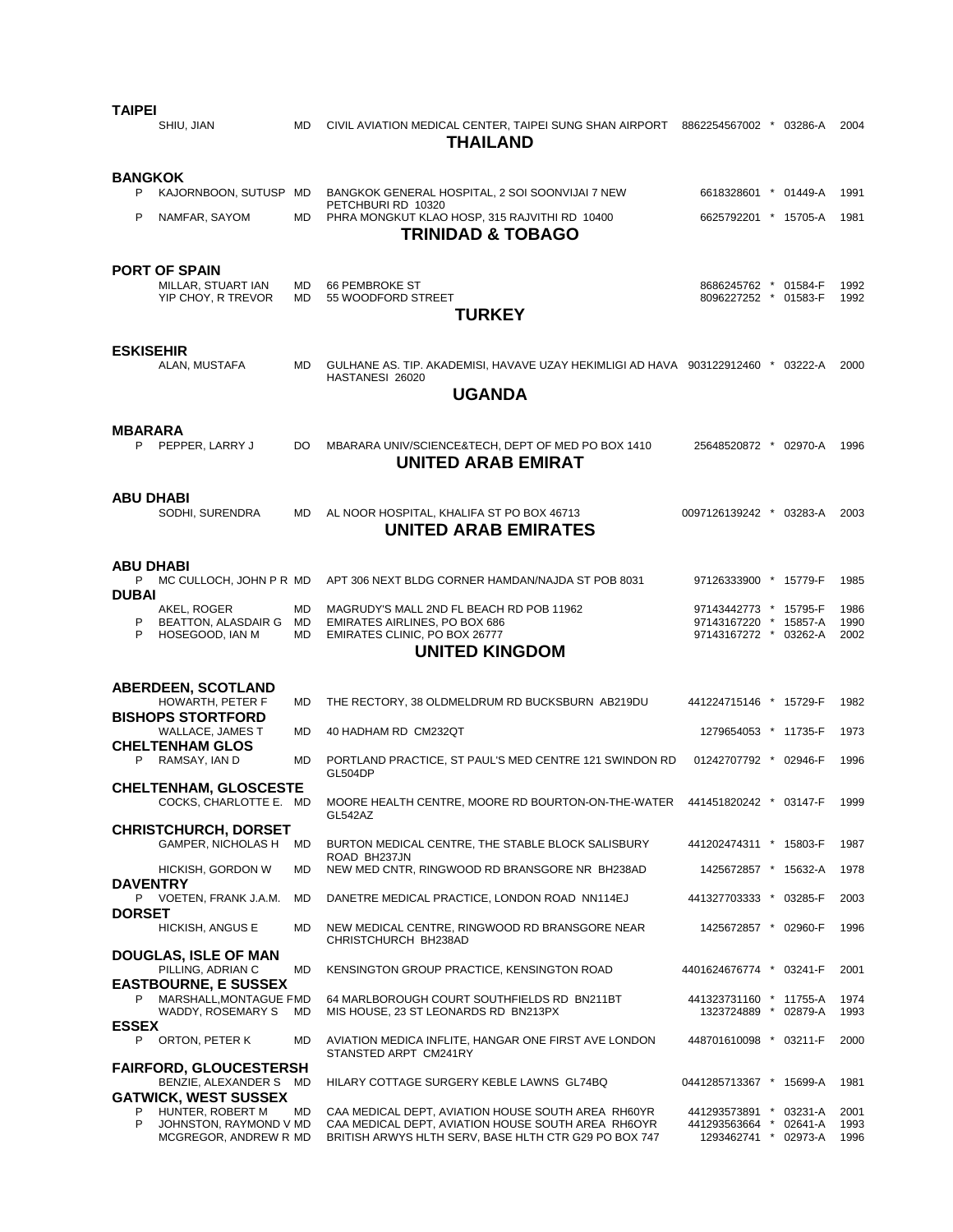|                                                      |           | RNO UFN                                                                              |                                                 |  |  |              |  |  |  |  |
|------------------------------------------------------|-----------|--------------------------------------------------------------------------------------|-------------------------------------------------|--|--|--------------|--|--|--|--|
| <b>GOOSTREY, CHESHIRE</b><br>P HUDSON, MARTIN F      | <b>MD</b> | GRASMERE MEDICAL SERVICES, 7 SWANWICK CLOSE NR<br>HOLMES CHAPEL CW48NU               | 1477532527 * 03031-F                            |  |  | 1997         |  |  |  |  |
| <b>GRIMSBYS, HUMBERSIDE</b><br>CAMPBELL, ALLAN E R   | MD        | 57 WEELSBY AVE DN32OAU                                                               | 01472234597 * 15693-Z                           |  |  | 1980         |  |  |  |  |
| <b>HARMONDSWORTH</b><br><b>GREEN, ROGER L</b>        | MD        | BRITISH ARWYS PLC HLTH SERV, WATERSIDE (HMAG) PO BOX                                 | 02087387799 * 11579-A                           |  |  | 1968         |  |  |  |  |
| <b>HARPENDEN, HERTS</b>                              |           | 365 UB70GB                                                                           |                                                 |  |  |              |  |  |  |  |
| P CRANSTON, DAVID P<br><b>HEATHROW, MIDDLESEX</b>    | MD        | HARPENDEN CLINIC & AEROMEDICAL CENTRE, 363 LUTON RD<br>AL53LZ                        | 441582764673 * 15603-F                          |  |  | 1977         |  |  |  |  |
| P.<br>STORK, SHEILA                                  | <b>MD</b> | NATS MEDICAL DEPT, HEATHROW CONTROL TWR HEATHROW<br>ARPT-LONDON TW61JJ               | 02087453359 * 03065-A                           |  |  | 1998         |  |  |  |  |
| <b>HERTFORDSHIRE</b><br>PUGH, DAVID A                | <b>MD</b> | ELSTREE AEROMEDICAL CENTRE, CABAIR GRP OFFICES<br>ELSTREE AERODOME OREHAMWOOD WD63AW | 2089531882 * 15731-F                            |  |  | 1982         |  |  |  |  |
| <b>HORLEY, SURREY</b>                                |           |                                                                                      |                                                 |  |  |              |  |  |  |  |
| CHAPMAN, PETER J. C.                                 | MD        | BROOKDALE MEDICAL CENTRE, 79 POVEY CROSS RD GATWICK<br>ARPT (LONDON) RH60AE          | 0441293776996 * 04554-A                         |  |  | 1962         |  |  |  |  |
| P<br>EDGINGTON, KENNETH MD                           |           | AIRPORT MEDICAL SERVICES, HOLIDAY INN 4TH FLOOR POVEY<br><b>CROSS RD RH60BA</b>      | 441293775336 * 15839-A                          |  |  | 1989         |  |  |  |  |
| GOODWIN, S ANTHONY                                   | MD        | AIRPORT MEDICAL SERVICES, HOLIDAY INN GATWICK 4TH FLR<br>RH60BA                      | 1293775336 * 02959-A                            |  |  | 1996         |  |  |  |  |
| P TALLENT, DAVID N<br><b>LEAMINGTON SPA</b>          | MD        | BROOKDALE MEDICAL CENTRE, 79 POVEY CROSS RD RH60AE                                   | 0441293776996 * 02956-A                         |  |  | 1996         |  |  |  |  |
| P FOSTER-THOMPSON, FO MD<br><b>LINCOLN</b>           |           | 1 CLARENDON CRESCENT CV325NR                                                         | 01926335487 * 15813-K                           |  |  | 1988         |  |  |  |  |
| LUNN, JOHN M<br><b>LIVERPOOL</b>                     | MD        | THE FAMILY PRACTICE 19 SILVER ST CONINGSRY LN106SQ                                   | 1526342340 * 15676-F                            |  |  | 1980         |  |  |  |  |
| P ZSIGMOND, ANDREW<br><b>LONDON</b>                  | MD        | 43 RODNEY ST L19EW                                                                   | 01517097441 * 15560-A                           |  |  | 1976         |  |  |  |  |
| IND, JOHN EDGAR                                      | MD        | MEDICAL CENTRE, 51 SLOANE STREET SW1X9SW                                             | 012355151 * 15845-P                             |  |  | 1990         |  |  |  |  |
| P<br>PERRY, IAN C<br>SCHENK, CHRISTOPHER MD<br>P.    | <b>MD</b> | 19 CLIVEDEN PLACE SW1W 8HD<br>19 CLIVEDEN PLACE SW1W8HD                              | 1717308045 * 11610-A<br>4402077308045 * 03296-F |  |  | 1969<br>2004 |  |  |  |  |
| <b>LONDON, HARMONDSWORT</b>                          |           |                                                                                      |                                                 |  |  |              |  |  |  |  |
| P.<br><b>BAGSHAW, MICHAEL</b>                        | MD        | HEAD OF MEDICAL SERVICES, BRITISH AIRWAYS PO BOX 365<br>WATERSIDE (HMAG) UB70GB      | 1817387735 * 02898-A                            |  |  | 1994         |  |  |  |  |
| <b>MANCHESTER ARPT W CHE</b><br>REISLER, RONALD      | MD.       | AVIATION MED FAC GRP, BUS AV CTR HGR 7 W MAINTENANCE<br>AREA M905NE                  | 01614360129 * 04684-F                           |  |  | 1967         |  |  |  |  |
| <b>NORWICH</b>                                       |           |                                                                                      |                                                 |  |  |              |  |  |  |  |
| P KIELTY, VINCENT J<br><b>ROYSTON, HERTS</b>         | MD        | 24 DYERS YARD NR33QY                                                                 | 441603441756 * 03120-F                          |  |  | 1999         |  |  |  |  |
| P WALLACE, BRIAN A<br><b>SALISBURY, WILTSHIRE</b>    | MD        | KEFFORDS BARLEY SG88LB                                                               | 441763848287 * 15592-P                          |  |  | 1977         |  |  |  |  |
| P MORGAN, DEWIR<br><b>SCOTLAND</b>                   | MD        | SILVER BIRCHES, WEST GRIMSTEAD SP53RE                                                | 0441722710225 * 02978-A                         |  |  | 1996         |  |  |  |  |
| P DOYLE, DAVID<br><b>SLOUGH, BERKSHIRE</b>           | <b>MD</b> | 35 THORN ROAD G614BS                                                                 | 0441419427438 * 02929-D                         |  |  | 1995         |  |  |  |  |
| GIBSON, TERENCE M                                    | MD        | CORPORATE HEALTH LTD, BUCKINGHAM CENTRE BRADFORD RD 441753781610 * 03276-A<br>SL14PG |                                                 |  |  | 2003         |  |  |  |  |
| <b>THORPE BAY, ESSEX</b><br>P FEARNLEY, GEOFFREY MD  |           | 195 THORPE HALL AVE SS13AP                                                           | 0441702586028 * 11788-A                         |  |  | 1975         |  |  |  |  |
| <b>WELWYN, HERTS</b><br>P TREVARTHEN, FRANKLY MD     |           | 10 HERTFORD RD DIGSWELL AL60EB<br><b>URUGUAY</b>                                     | 0441438714056 * 02626-A                         |  |  | 1992         |  |  |  |  |
|                                                      |           |                                                                                      |                                                 |  |  |              |  |  |  |  |
| <b>MONTEVIDEO</b>                                    |           |                                                                                      |                                                 |  |  |              |  |  |  |  |
| GANDULIA, ALBERTO R MD                               |           | FUERZA AEREA URUGUAYA, CNO MENDOZA 5553 12300<br><b>VENEZUELA</b>                    | 59822224950 * 03117-A                           |  |  | 1999         |  |  |  |  |
|                                                      |           |                                                                                      |                                                 |  |  |              |  |  |  |  |
| <b>CARACAS</b><br>MASTRODOMENICO, RAFMD              |           | PO BOX 6455 1010A                                                                    | 0002425416 * 11575-A                            |  |  | 1993         |  |  |  |  |
| SERRANO, JORGE L                                     | MD        | POLICLINICA LAS MERCEDES, PPAL. DE LAS MERCEDES AVE<br>A1050                         | 582129939259 * 03252-R                          |  |  | 2002         |  |  |  |  |
| <b>WEST INDIES</b>                                   |           |                                                                                      |                                                 |  |  |              |  |  |  |  |
|                                                      |           |                                                                                      |                                                 |  |  |              |  |  |  |  |
| <b>ST GEORGES, GRENADA</b><br>RADIX, MICHAEL A<br>P. | MD        | GRAND ANSE SHOPPING CENTRE, STE 1 PO BOX 844<br><b>YEMEN</b>                         | 4734444855 * 11737-F 1974                       |  |  |              |  |  |  |  |

RH6 0FH